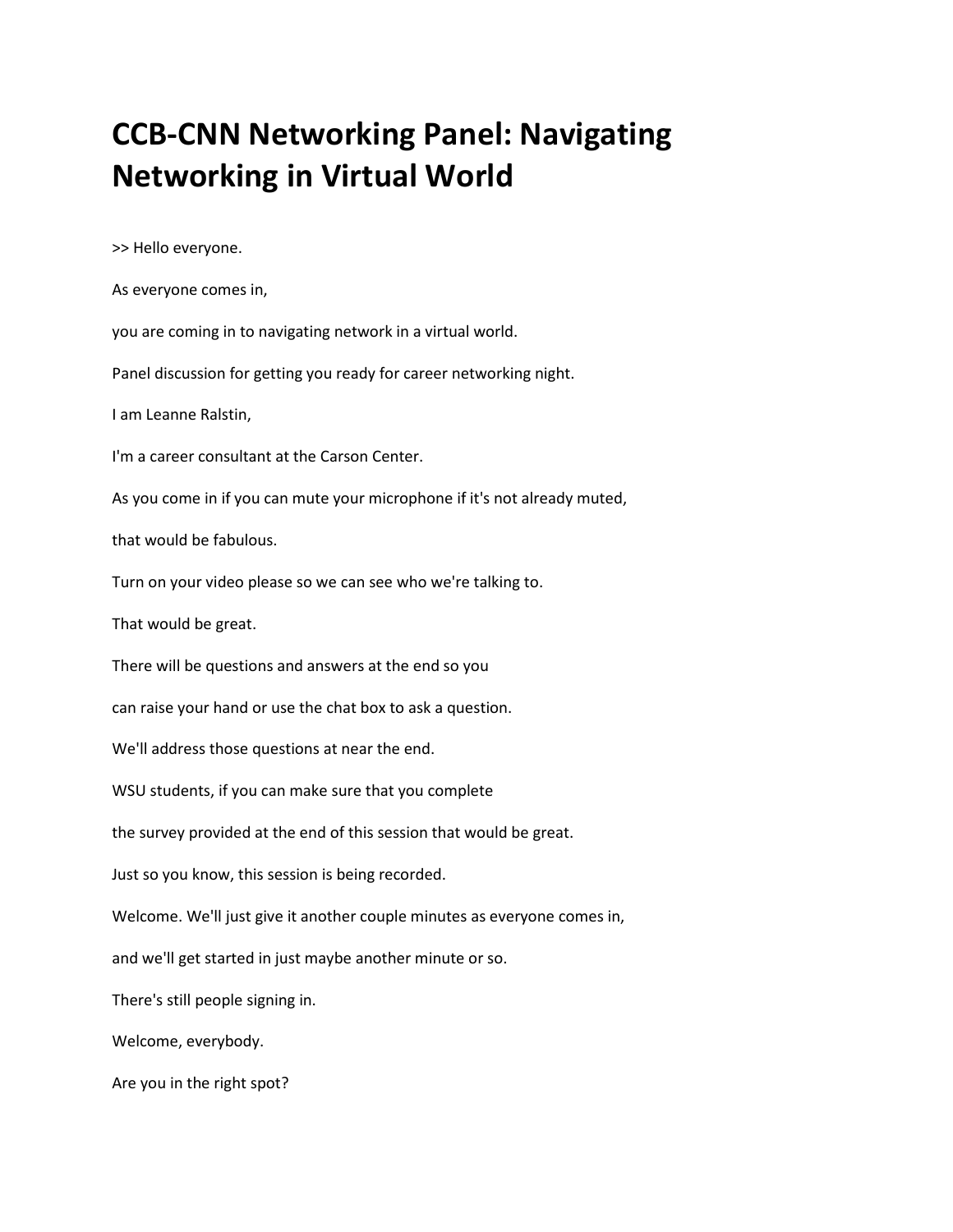For those that had just come in, if you can mute your microphone and turn on your video, that'll be great. We will just, without further ado, get started here. I would like to introduce your facilitator for tonight. [NOISE] Her name is Paris, and she is a marketing and management double major at the Carson College and a hospitality minor, she's a bit busy. She's also an ambassador for the Carson College and a mentor for the Carson EDGE Program. Please welcome, Paris. >> Hello everyone. I'm Paris like Leanne mentioned. I just want to thank you guys for coming. I'm really excited to be a part of tonight's event and to share tonight's event with you guys. The first thing I'd like to do is introduce the panelists to you guys. Our first panelist is Michael La Ha, and he is early careers advisor with BP. Our second panelist is Adam Dickenson, and he is a sales representative with Cintas. Our third panelist is Marnie Petek, she's a sales recruiting manager with E & J Gallo Winery. Then, our fourth one would be Victorya Curcuro, and she is a senior campus recruiter with Target,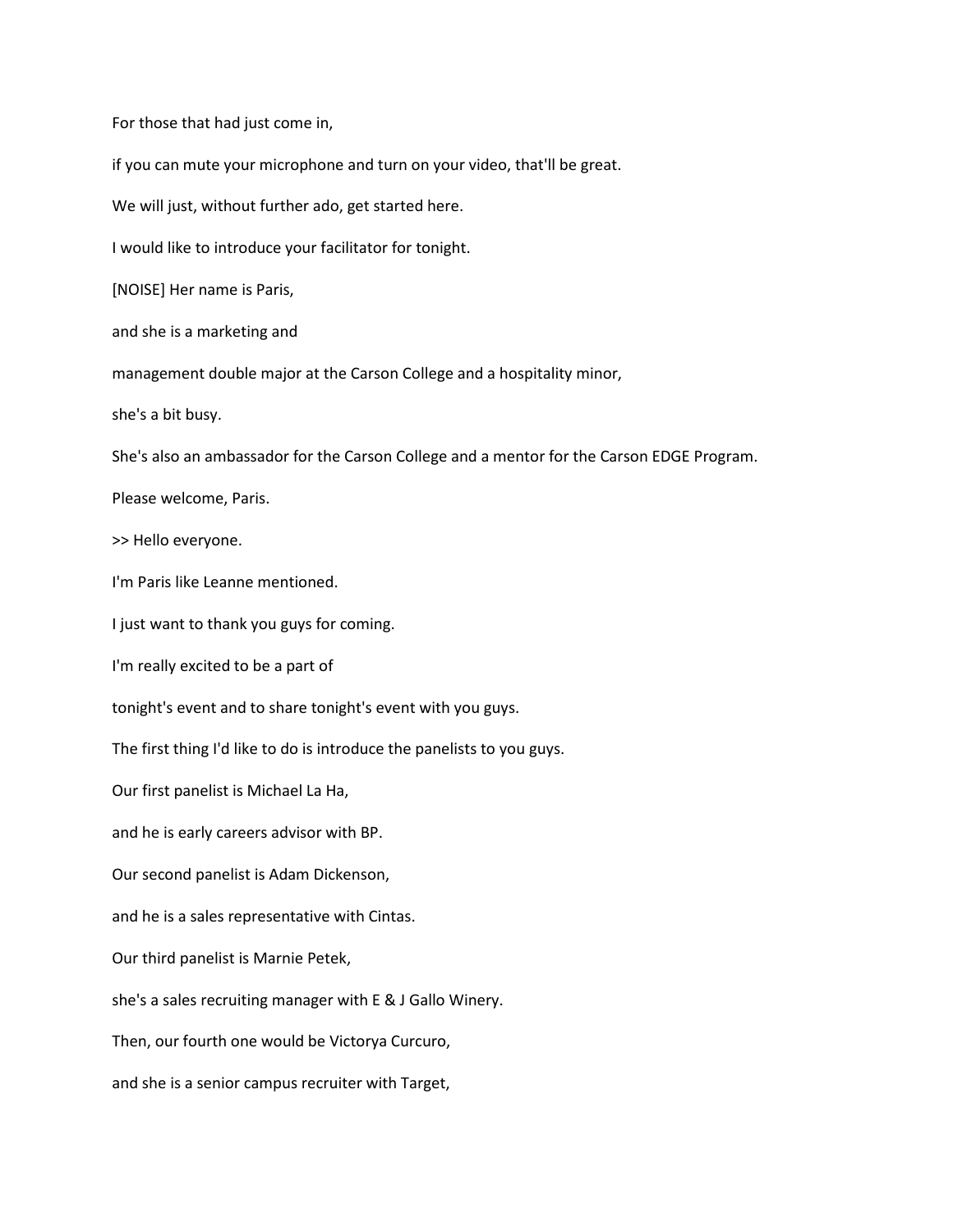and our final panelist is Amber Valenzuela who is a divisional recruiter at TTI. To begin the discussion we will ask every panelist the following question. First tell us a little bit about yourself, then tell us the story of how networking found do a job or an internship, or just lead you to an interesting business opportunity, or how the lack of networking led you to missing an opportunity. Let's go ahead and start with Adam. >> Absolutely. Hey, everyone. A little bit about myself. I actually graduated from WSU in 2017. I graduated a double major in human development and psychology. A little bit about what I did there. I was part of the Sigma Phi Epsilon fraternity. I spent time working in jobs around campus, hospitality-related around the Palouse. I worked in a research lab and psych department, and then I interned in the Academic Success and Career Center on campus. I found actually my job through networking. It was at the career fair, fall of 2017. It was actually my first time going to a career fair. It's never too late to find a job. I was actually just prepared with my resumes, had done some work beforehand, walked all around before in-person,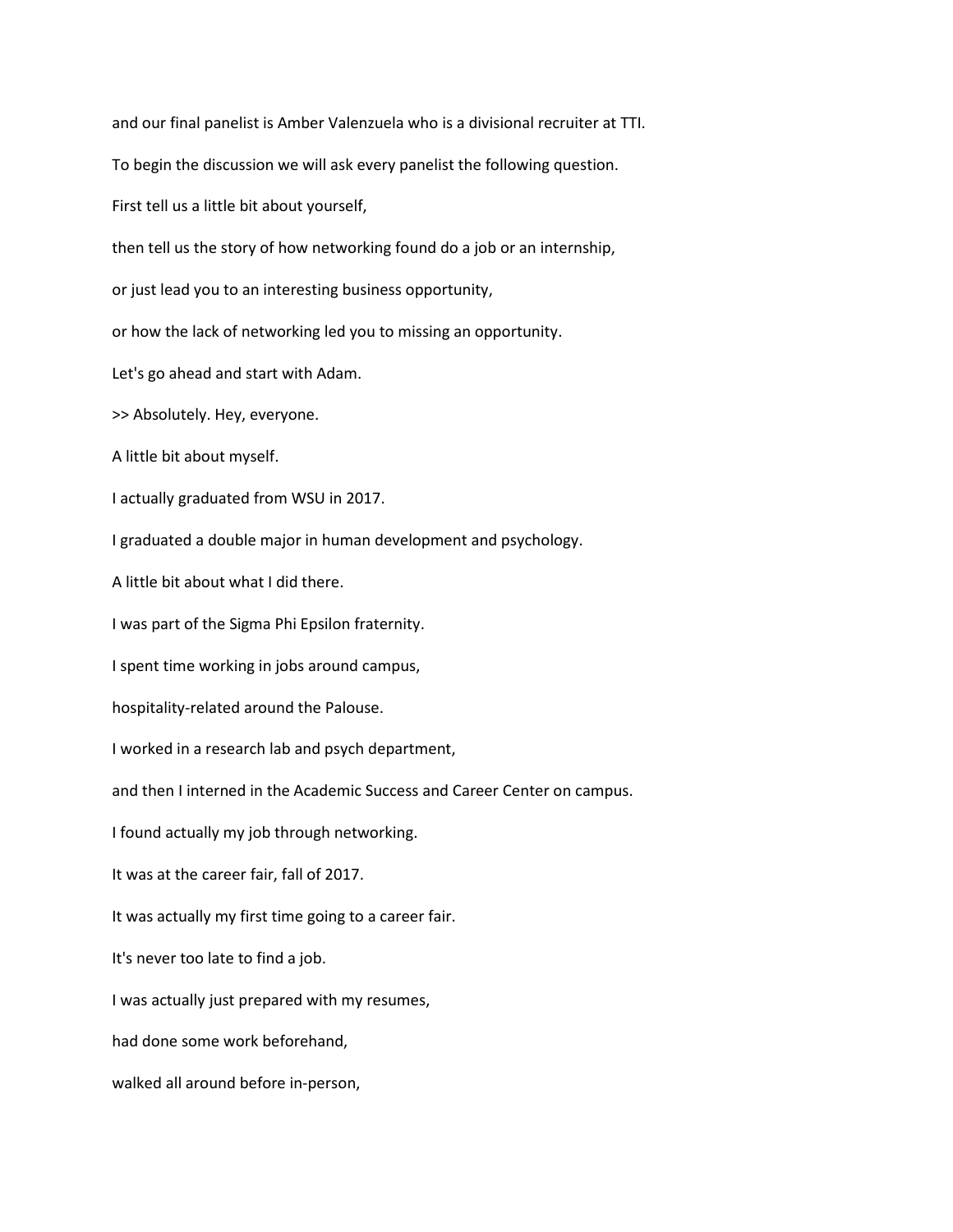there were tables where you would shake hands and meet people,

so I was just going around looking at all the opportunities.

Graduate schools were also in mind.

I ended up stumbling across Cintas which is the company I work for currently.

They offered a management training program.

I was able to have some conversations about what that was like and it

actually turned out to be similar to graduate school program.

You don't have to go get your degree,

it's all built into that career.

It made sense to me.

I met people I liked,

and it all made sense and lined up.

That's what I went with and networked at the career fair.

>> Thank you, Adam.

Let's ask the same question for Marnie.

>> I'm going off mute here.

Been doing Zoom for six months you'd hope I'd have it done a little faster.

But, thanks for sticking with me.

Hey everybody, my name's Marnie for those of you who had not met.

I am a graduate from the University of Idaho.

Palouse pride, where I'm a Coug grad today.

Always love the Cougs,

my dad was a Coug so big fondness for the university.

I've also been recruiting from WSU for many years.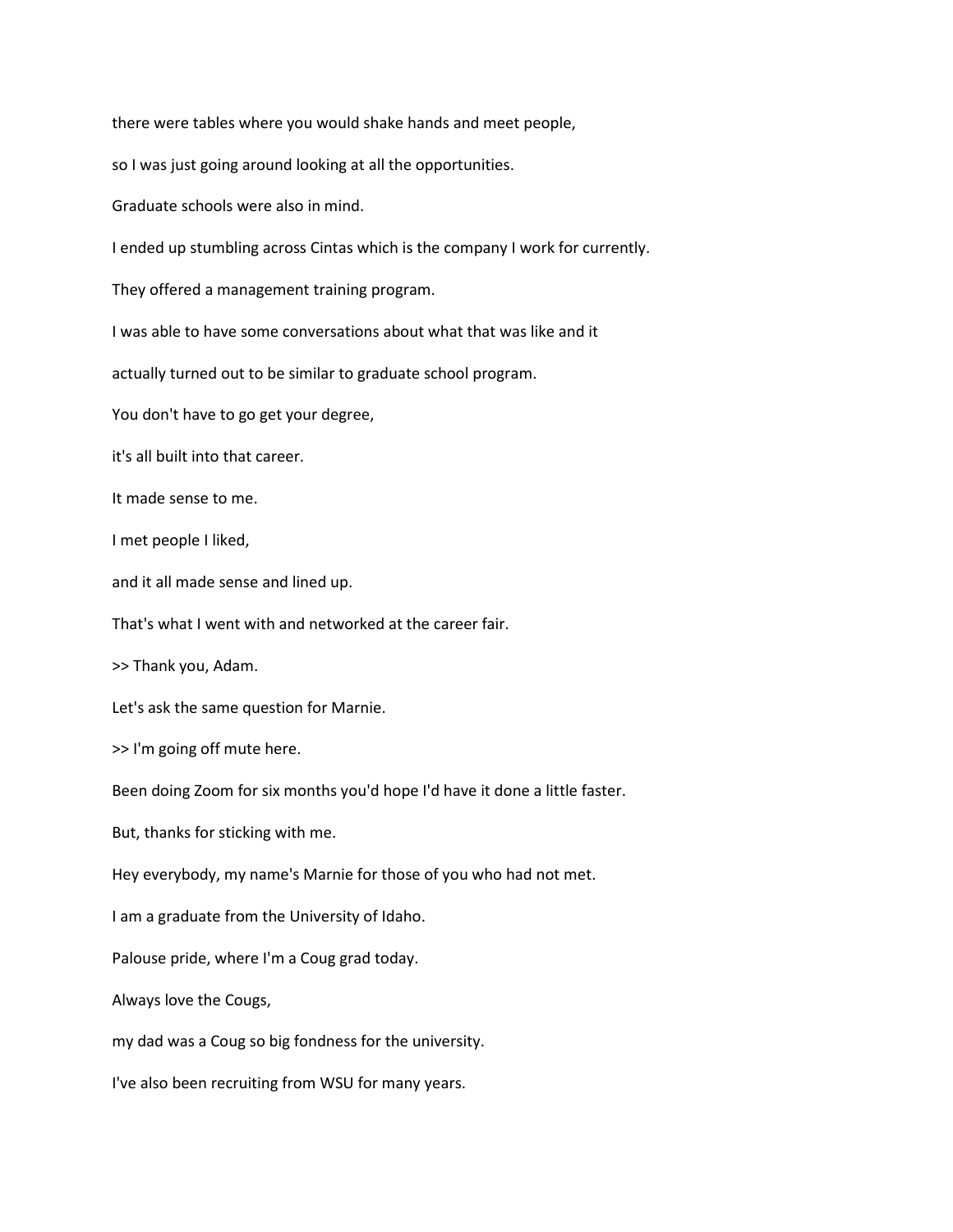It's like my second college campus home,

which thank you for letting me feel that way towards you-all.

I've been with Gallo for 10 years since I graduated with a Degree in Public Relations.

Super involved on campus.

I was a cheerleading captain, "Yay, go team."

Also very involved within my sorority.

I think the time when networking found me

an interesting business opportunity is definitely at the career fair finding Gallo.

I wasn't sought out by Gallo but I,

of course, sought them out.

But within Gallo, I've been here for

about 10 years and largely within our sales capabilities.

But recently I moved over to the recruiting side of the business.

I've not really met a lot of people out of

our corporate office because our sales are segmented throughout different regions.

But, I was just networking and I stumbled across

our head of HR and she's a very intimidating lady,

but very cool at the same time.

I was telling her," Oh,

I love being involved in outside activities," using what I did in

college and how I just like to put my sticky fingers and everything and I was like,

"I really enjoy being involved further than just my day job."

What that conversation led to just me telling her a little bit about me,

she actually invited me to be part of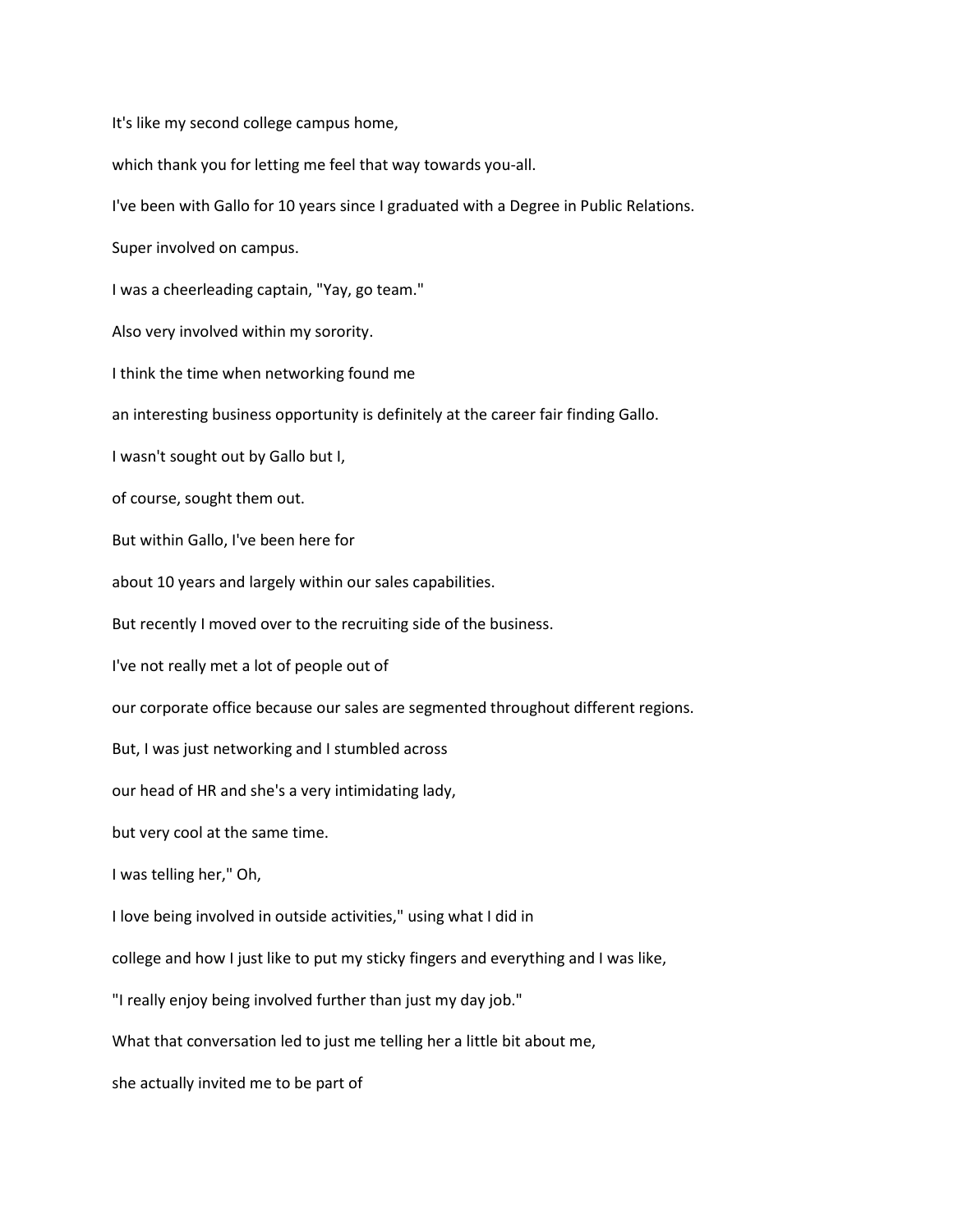our national sales meeting team talking about people. What that led to is and I became part of running part of our people team for our national sales meeting across the country, which got me to talk to other people across the country, across different functions, across different business units that I had never had the opportunity to meet before. Now I've crafted relationships across the country in sales, e-commerce, luxury, further in HR just because I met someone and told them what I'm passionate about. That was a really cool business opportunity for me. It got my name out there to our CEO and big win on networking. I'm really excited to talk to you guys further. Thank you, Marnie. Amber? >> Yes. Hi all. As Paris mentioned my name is Amber. I actually graduated from the University of Washington in 2016 with a communications degree and diversity minor. Just like similar to the rest of the team here, very involved with extracurriculars in sorority life and what not. I grew up just in the greater Washington area, just south of Seattle and Auburn, Washington. But I actually found TTI, so we call Tetra Electronic Industry, TTI for short. Now all of you are navigating and utilizing a tool called the handshake. Back in my day,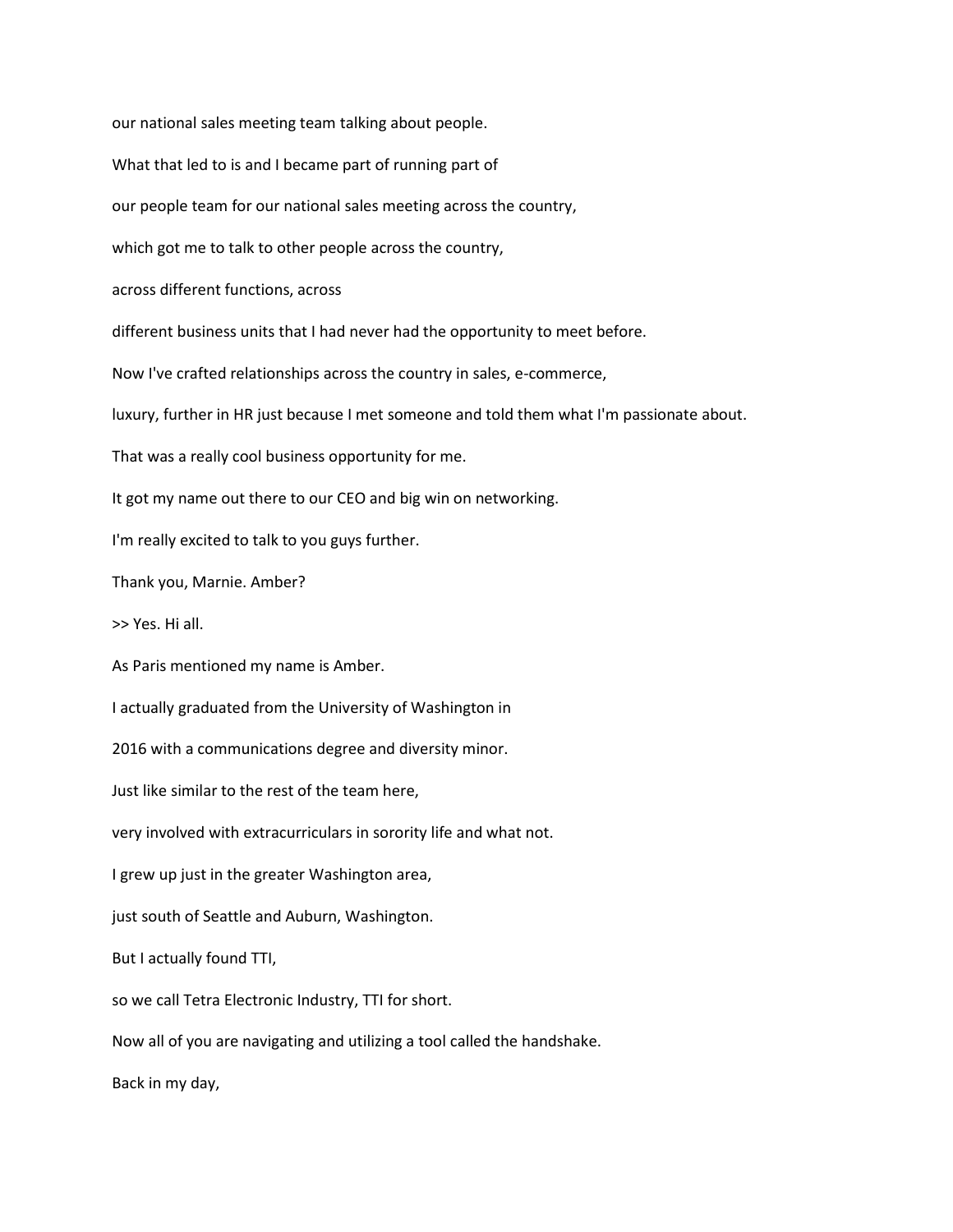[LAUGHTER] it was actually called husky job that you dab and so I had searched event,

and I found our event marketing specialist and role.

I knew nothing about power tools,

didn't really come from a huge sales background or marketing background per se,

but very blessed and thankful to have found TTI just over,

I would say, about two-and-a-half years ago or so.

Started as a sales rep out South of Seattle

and then worked my way through territory manager position,

which if any of you are familiar with Piper Titus,

she's your direct contact and lead through the Waze campus for a couple of seasons now.

I completed that role and then this last January,

I oversaw the outdoor team for

the West Coast where I was a eight management teams from Washington to Texas.

That was exciting. Similar with Marnie,

when you're starting out as a rep,

it's really important to make sure you're

connecting and following up with leadership that are coming into

your territory and working with you at

that first entry level because that's where so many of

my positions going from into management,

going into the auto program and then now I'm

the divisional recruiter for the Northwest on recruiting team.

It's been because of following up with

others and sharing your interests and communicating,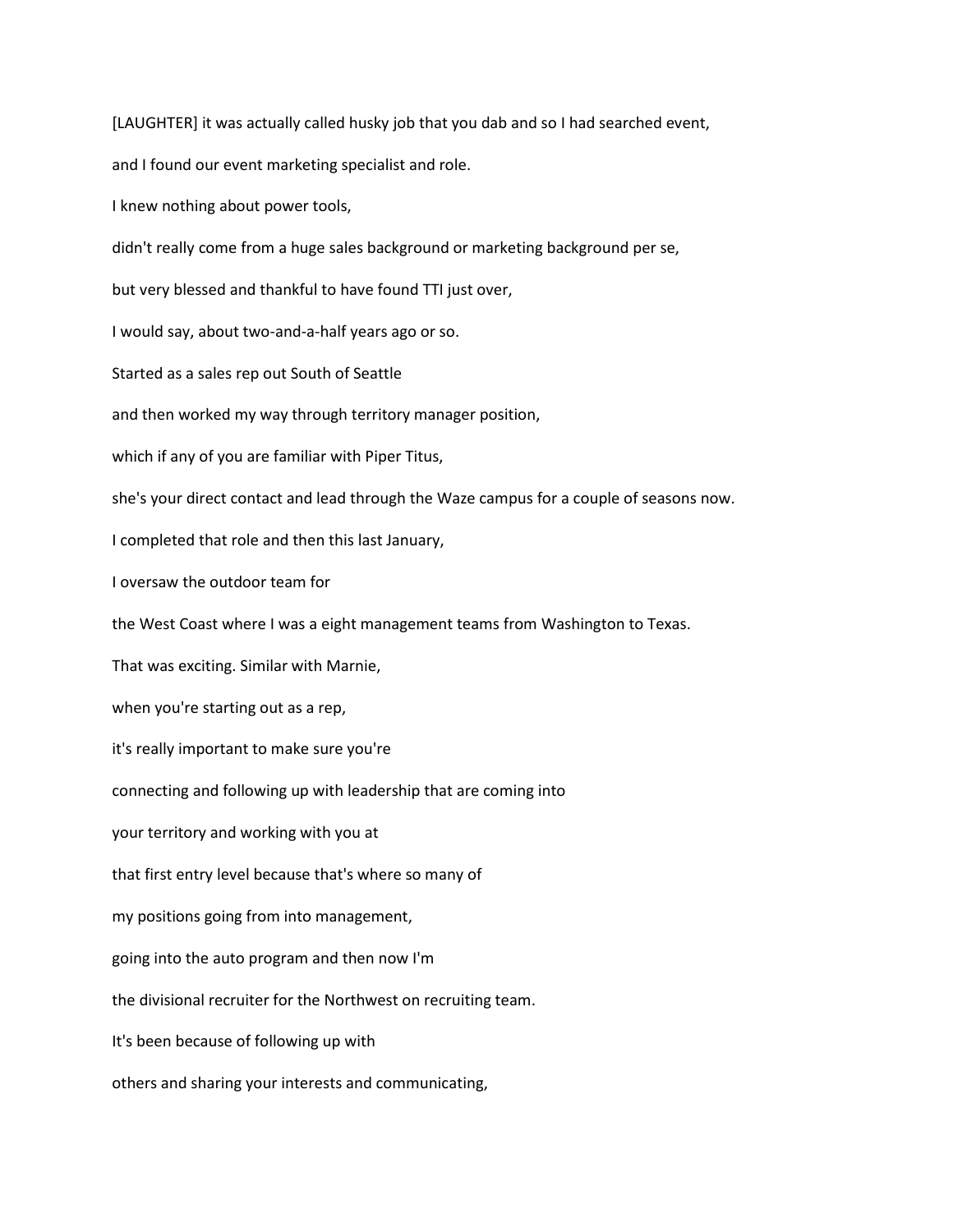and picking their brains and finding out if that's something that you want to go into. I'm really excited to speak with all of you tonight here from others and whatnot, but that's just a little bit about my background. >> Thank you, Amber. Next we have Victorya. >> Hi everyone. My name is Victorya. I'm a senior campus recruiter for Target, and I actually started with Target because of networking through LinkedIn. When I was in college I was full-time working student. One of the jobs that I had was as a store manager at a pack side. I had an open role and I posted something on LinkedIn about like, "Come work for me. I'd love to have you on my team." Through the networking that I had already done on LinkedIn, recruiter for Target saw that and reached out to me about position with Target. I started with them after graduation as an executive team leader running a team of about 120 people for all human resource functions in the store that I was in. Then through the connections that I built at the company, I got to do this role supporting recruiting for the Pacific Northwest, Alaska, and Southern California. Just this small LinkedIn post allowed me to have a really full career, so I'm excited to chat more with you about it. >> Thank you, Victorya.

>> I love everybody's story about branding in a face-to-face setting,

All right, next, we have Michael.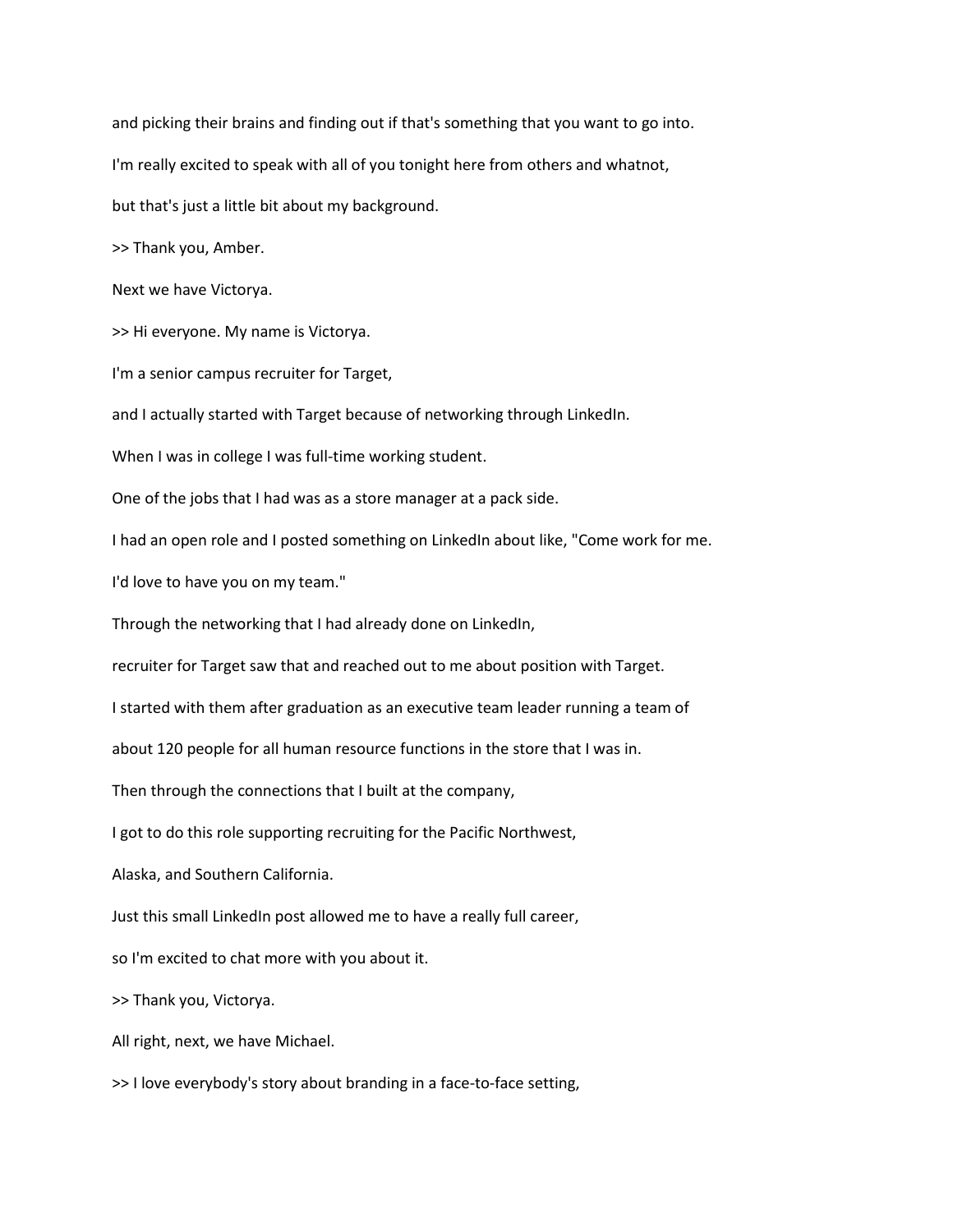and then Victorya comes up and says, "Hey, were doing 10 virtual setting." That was great because we definitely want to talk more about that. Branding got my position here at BP, actually who I was and then networking allowed a contact of my old team lead to say, "Hey, BP has got this massive opening, recruiting interns, and experienced hires, engineers, IT, business folks, [inaudible] it's a huge company." I've been here since 2013. Prior to that, I do have the military background, so thank you to any other veterans on this call. I reviewed probably over 80,000 resumes in my career and I definitely got some interesting stories to tell, but part of my passion is bringing in the next generation talent into this organization. I definitely enjoy all these speaking engagement that we have because there's great questions from the students. There's learning pieces that they can get straight from folks who are actually recruiting at the campus, which I think is great. My job is not work. I get to sit in my dinning room here and chat with people all across the US. I love what I do. I have no desire to be a team lead or be a VP of HR.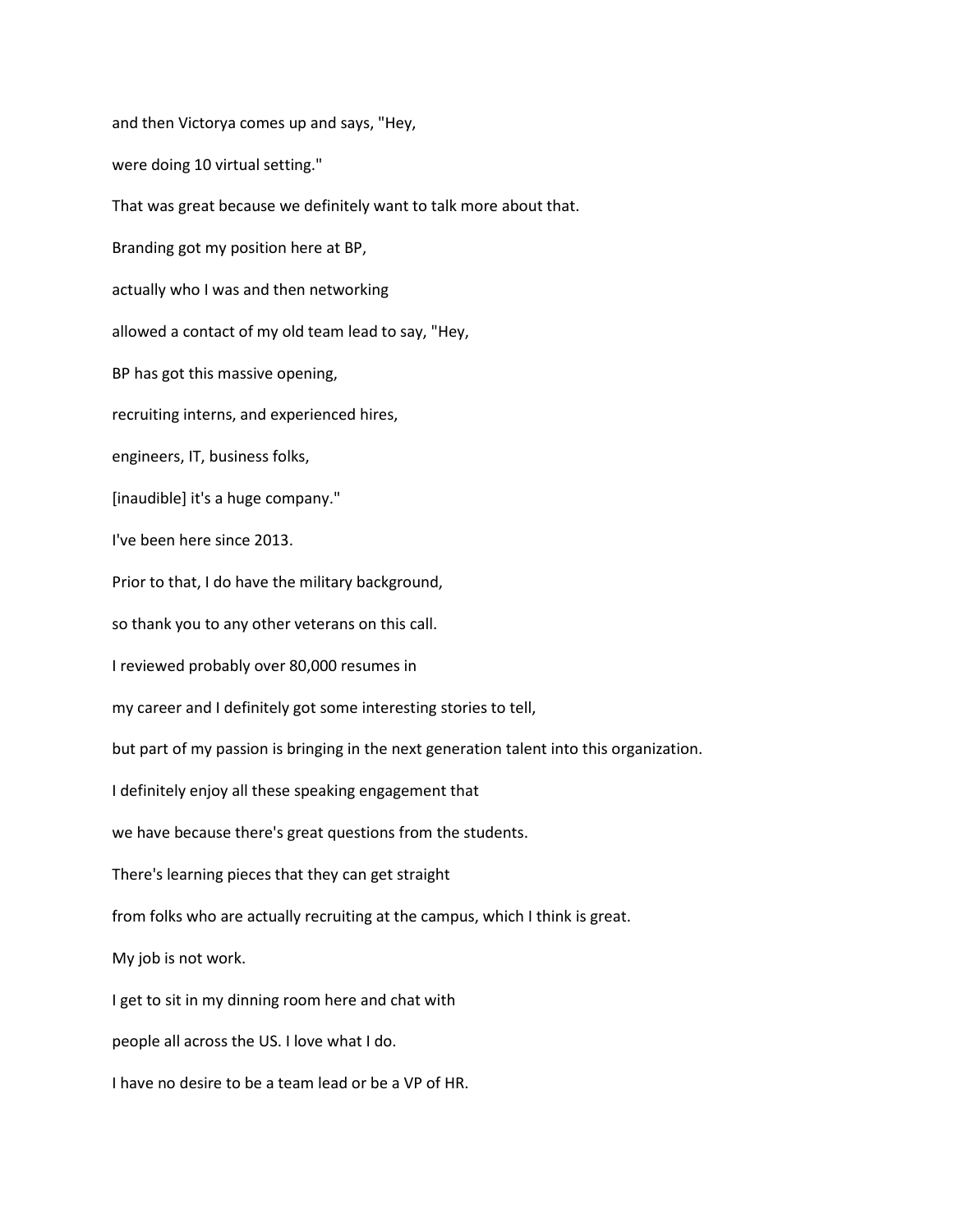My passion is truly making sure that the talent matches the right opportunity and I hope to speak with you folks after this. So connect with me on LinkedIn as well, you never know what I might post. [inaudible] opportunity I have. Cheers. >> Thank you, Michael, and I also want to say thank you to the rest of the panelists for your willingness to be a part of the Fall 2020 Carson College of Business Career Networking Night panel discussion. We really appreciate having you all here and I'm really excited to hear different answers you guys have for the questions we have for you guys. That leads us into our first question. Leanne, if you want to go ahead and click to the next slide. Yeah. Our first question is for Amber from TTI, and that question is, what are some important things to remember that are different in a virtual networking versus in-person, and how do I make a good impression either way? >> I think the first thing to emphasize with this question is, although the environment may be different, we as individuals or you as candidates, you should be keeping the same mindset. With that being said, that means just like you would show up early to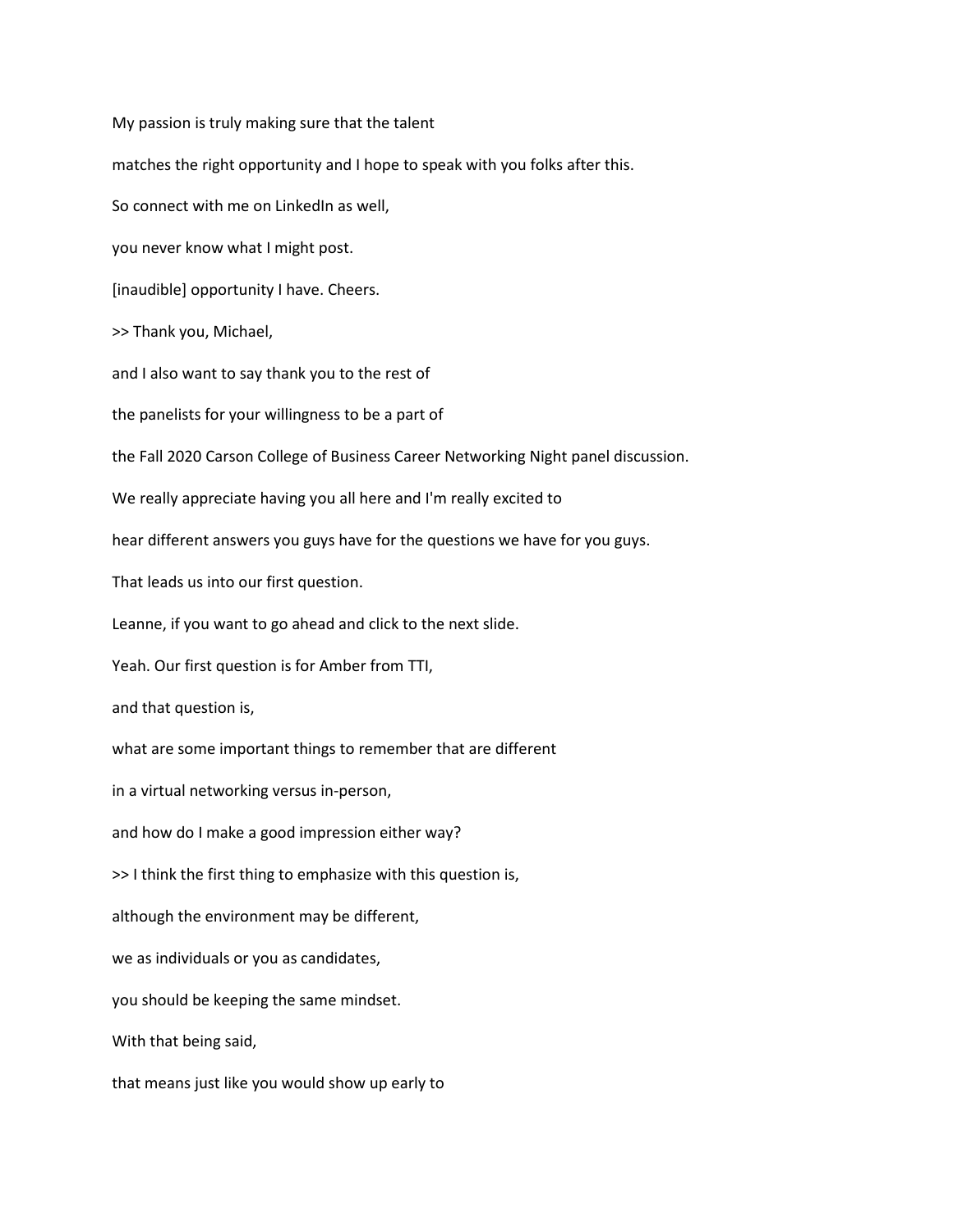an interview or be timely with your responses and things like that. I get a notification when a candidate is signing on to their Zoom event and if they're 10 minutes early I'm like, "Wow, well maybe I'll just hop on early." We can see if folks are still running late, even if it's virtual. I think another thing is professional dress. I have seen some candidates get a bit more lax, which we want you to be comfortable. We understand you're in your home and whatnot. But if you can really put your best foot forward and really at least a business casual or whatnot, business professional, whatever works well for you, but just the same that you would coming to a career fair or in-person interview. Eye contact is huge. I think even for me right now, I want to look at all of you here, look at the camera, so that's something that just takes with practice. Whether you're on Microsoft Teams or Zoom or even FaceTime is pretty easy. Just make sure you're giving yourself that extra step the night before or the morning before to just really check in and test out your volume, your video. Some candidates they'll have their face, so I think like this close. Although it's not the biggest skill,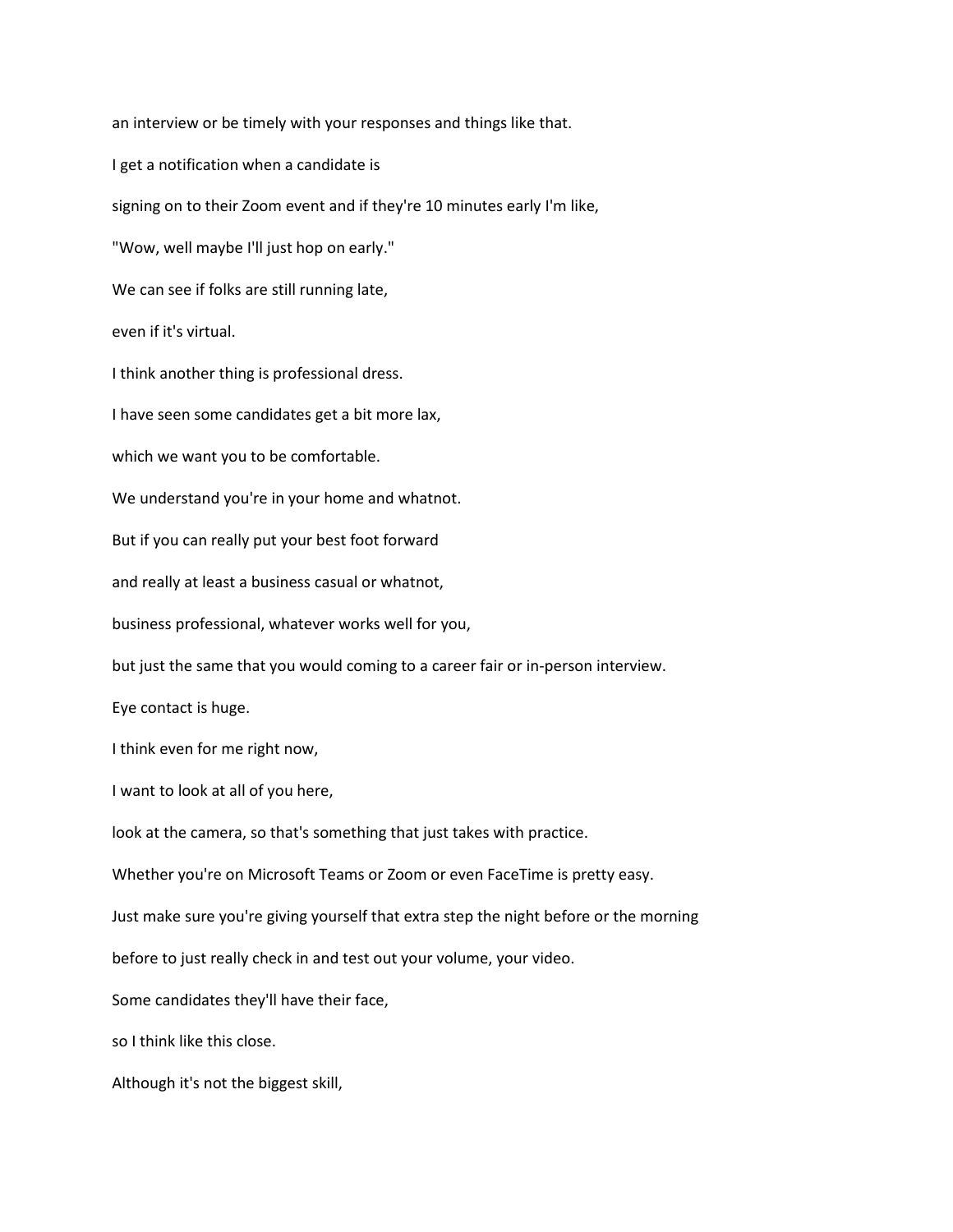but at the end of the day, just give yourself that extra time to really check in and test it out and make sure you know the volume is good and you're feeling comfortable there. Then same thing as well, I think it tends to be a bit more conversational, which I really love in interviews to get people comfortable, get the conversation going, but still holding true to that star method or having those good, genuine questions at the end. I always tell candidates, although we want to see if you're a good fit for TTI, at the end of the day, it's for you as well. You need to see if we're a good fit for you. Talking to as many people as possible, getting your questions answered, and just really being professional and competent, and I think the energy factor of it as well, it's hard. You're sitting in front of a screen here and you can't shake someone's hand or see all their mannerisms or whatnot. But I think keeping the energy high and showing that, especially, and at least for our company very much sales roles face-to-face, that's something that we're looking for. I would just say overall,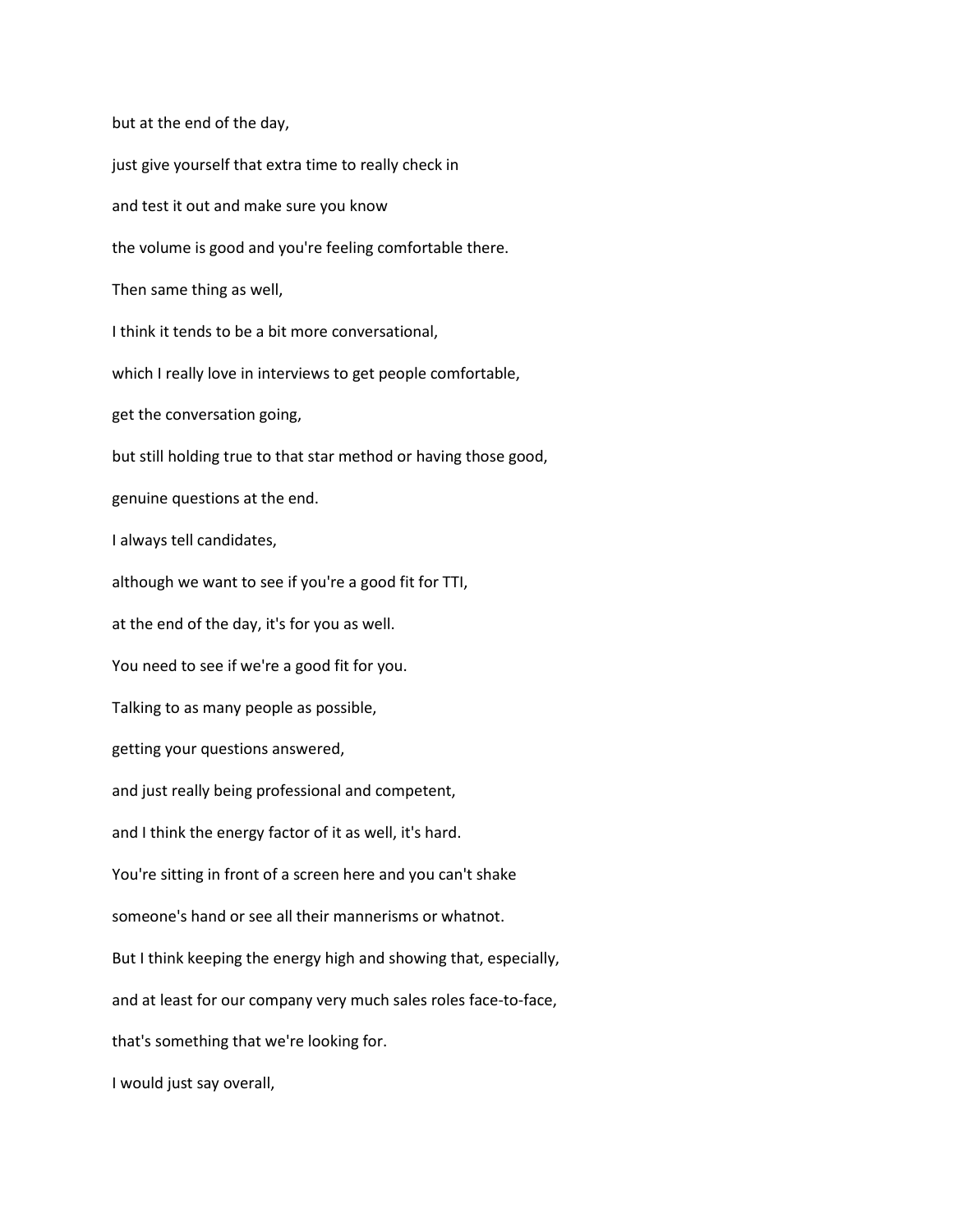try to treat it the same.

Give yourself that extra time to make sure all your ins and outs are checked off and ready to go. But I guess does anybody have any follow-up questions with that or is that very good tips? Or is there anything that I missed maybe there, another panelist? >> Yeah. If anyone has any questions, feel free to drop in the chat box and we can get back to them too as well if you're not comfortable turning your mic on. >> Perfect. Thanks, Paris. >> Yeah. No problem. Thank you, Amber. >> Can I just add one quick thing, I promise I'll be so fast? >> Of course. >> Amber, I love what you said, 100 percent agree. I'd also say be very aware of your nonverbal communication. In person, you can take cues from someone if they're writing notes. During the meeting, they're obviously writing notes, which is awesome. But for example, we write and review on my cell phone, and so if it looks like I'm clicking notes on my cell phone, I'm actually just taking notes. Just be cognizant of your nonverbal communication and if you are taking notes on your phones say, "Hey, I'm not scrolling on Instagram,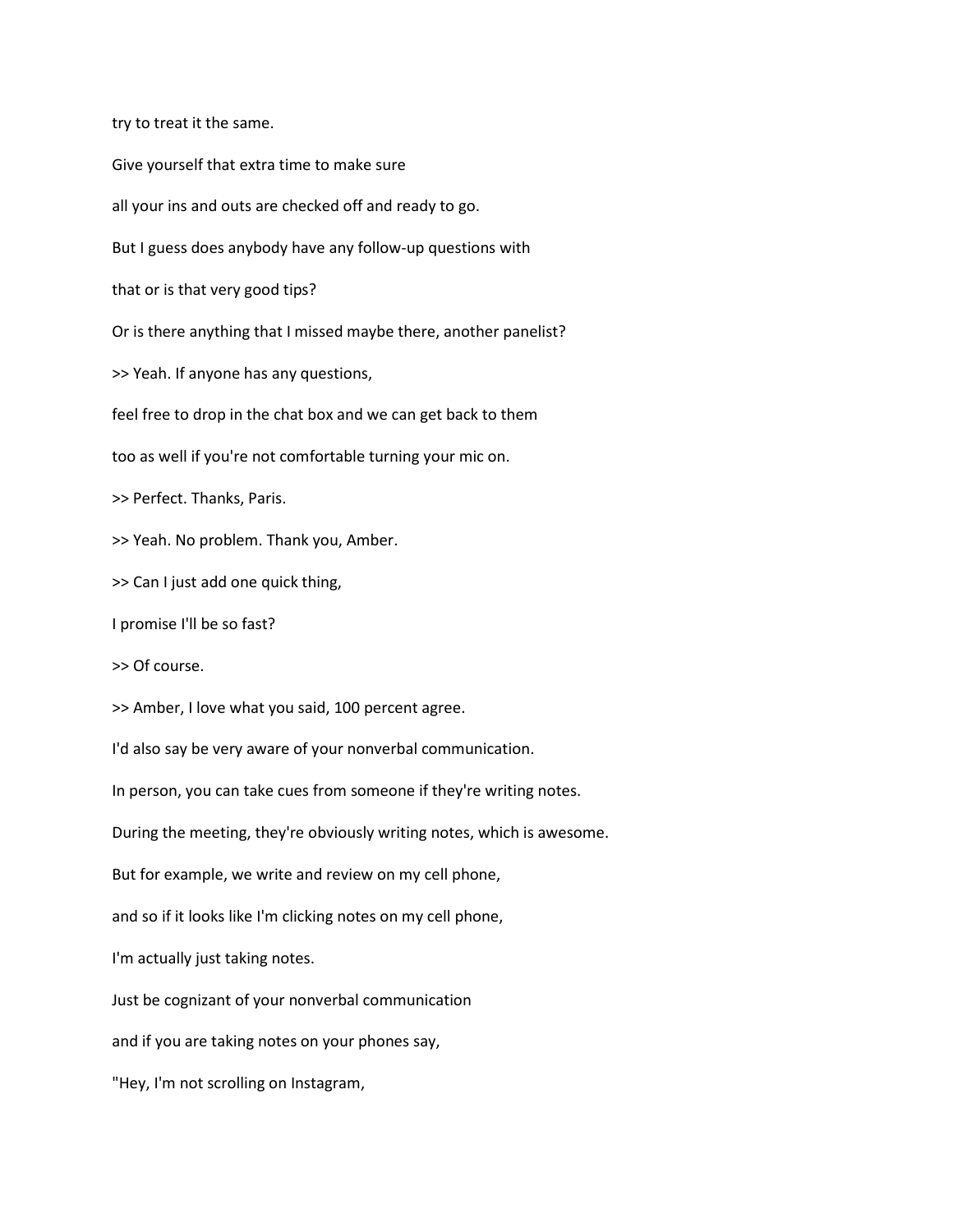I'm not e-mailing, I'm taking notes." That would just be one thing to make sure that you state, if especially you can see that you're not like or you're doing something and doesn't look engaging when you're just taking notes. >> For sure. I completely agree. I actually have a clipboard that I as the interviewer, I know we can type up, but I like to pay attention as if I'm in-person, and so I'll take notes. Like Marnie said, I have to make sure I don't have it on my lap and a candidate thinks I'm just looking down, but I actually show them. We love when people take notes, it's totally fine to take notes during interviews. I just definitely want to see or know that that's what someone's doing. That's a great point. >> Yeah, absolutely. That was a great piece of advice to add on that Marnie and thank you, Amber again, for the answer to that question, that was really thorough. Thank you. Then that moves us onto our next question, which is for Michael from BP. I will have 10 minutes of one-on-one time at CNN. What do I talk about? >> Great question. I do have a bunch of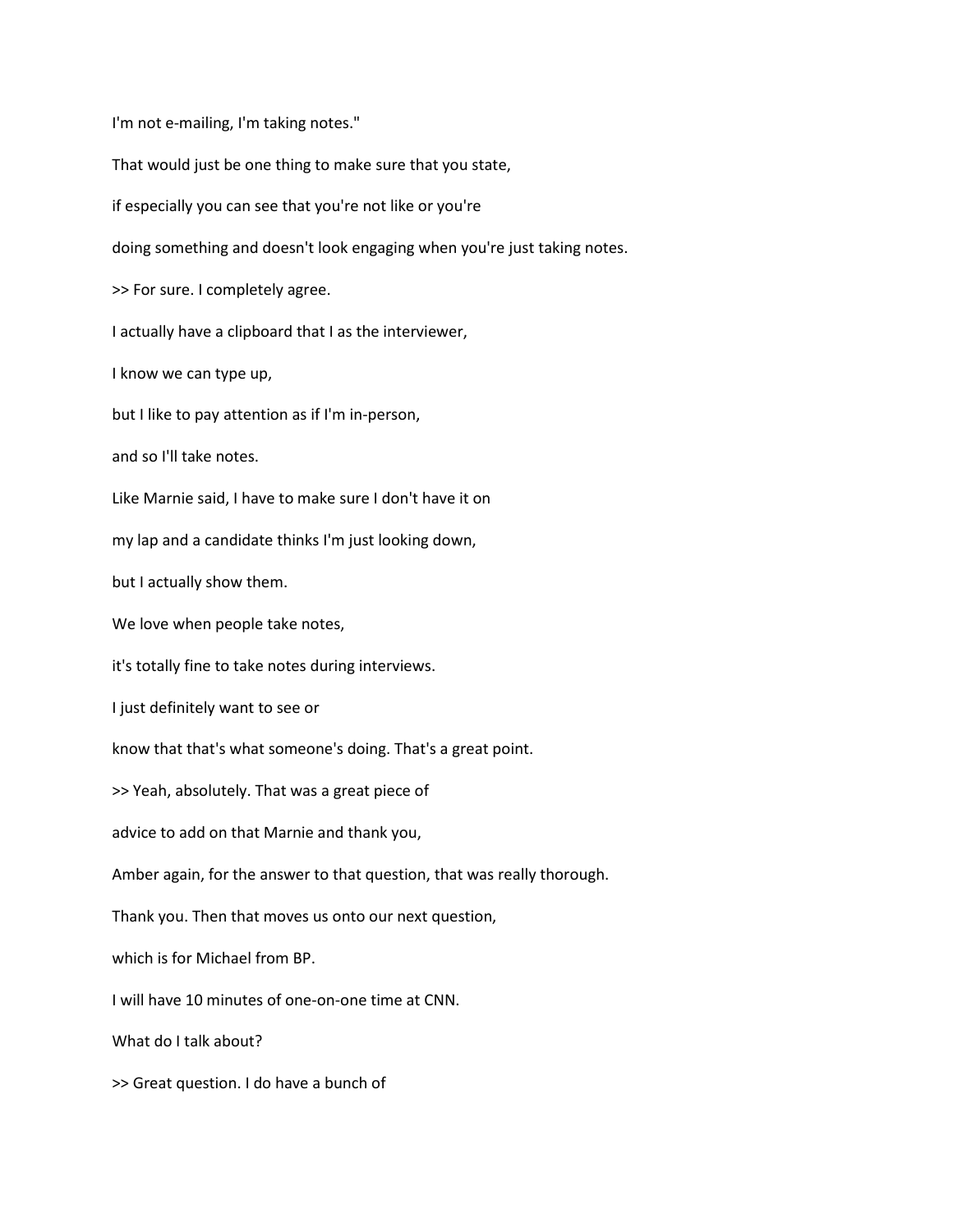one-on-ones scheduled all throughout universities cross-country. What I'm really going to look forward to in that 10 minutes and what may extend me speaking with the students is when they come prepared, they have their positive energy going, they ask me a question because maybe they found something on my LinkedIn page or they ask me a question because they actually went to a company website, and they were looking at a specific position. They've read the job description and they're ready to talk about that rather than student walking up or walking into the conversation saying, "Hey, so what opportunities do you have?" How many do you want? [LAUGHTER] We've got a lot. These great companies do. Do your research not only on the company and look at their handshake score, look at other avenues of feedback that they have on them because this is your time, but it's also their time as well. Look at what their internships are offering, what their graduate physicians are offering, come prepared to talk about that. Rather than me telling you about what is on the first two pages of our website. The other thing is to connect with me on LinkedIn, send me a note, Mike looking forward to speaking with you Monday, at 02:00, at the career fair. Hey, that's great. Hey, I saw you were following XYZ company, why are you following Shell when you're working with BP?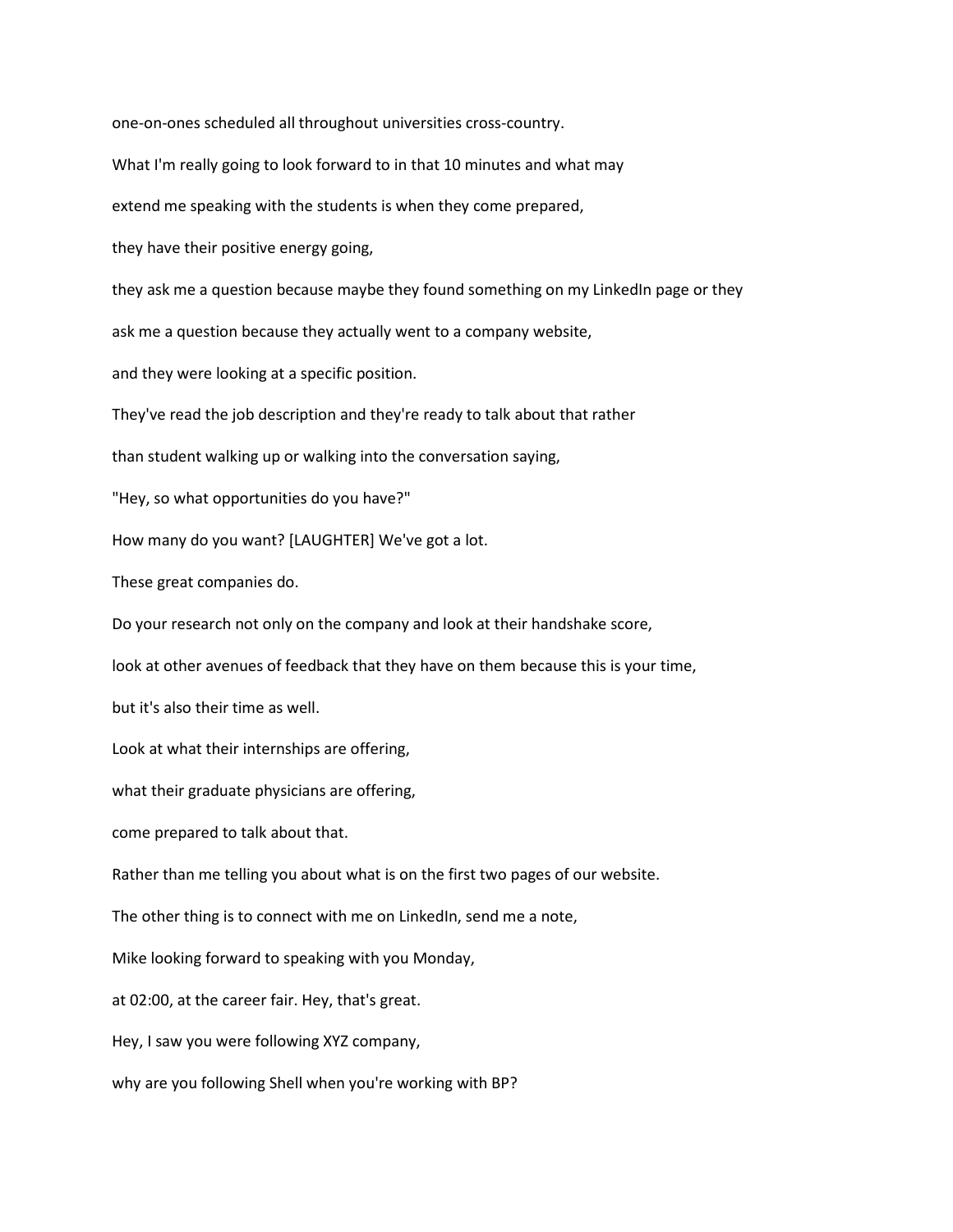Opens the way for a conversation,

building that bond with someone because those opportunities where you do have

that 10 minutes to have

not only soapbox period of describing your skills and capabilities,

but if you make a personal connection with me,

chances are I can guarantee you I'll remember that

out of 200 other applicants for one position.

Use that time to your advantage because it goes by really quick.

Make sure when you do go to that one-on-one session,

you maybe unplug your router before you start,

so you get a nice, fresh,

clean routing the experience,

then have no other browsers open,

have minimal background noise if you can.

But things do happen, I get it.

That preparation piece is very important.

Well-dressed, well prepared with questions that you may have,

definitely goes a long way and I look forward to those at every career fair.

Any questions about maybe something I covered or didn't cover?

It'll go by very quick trust me.

It is amazing those 10 minutes,

by the time you talk about an opportunity,

by the time you talk about something that you can bond with the person on.

Then when they start talking about the programs that they have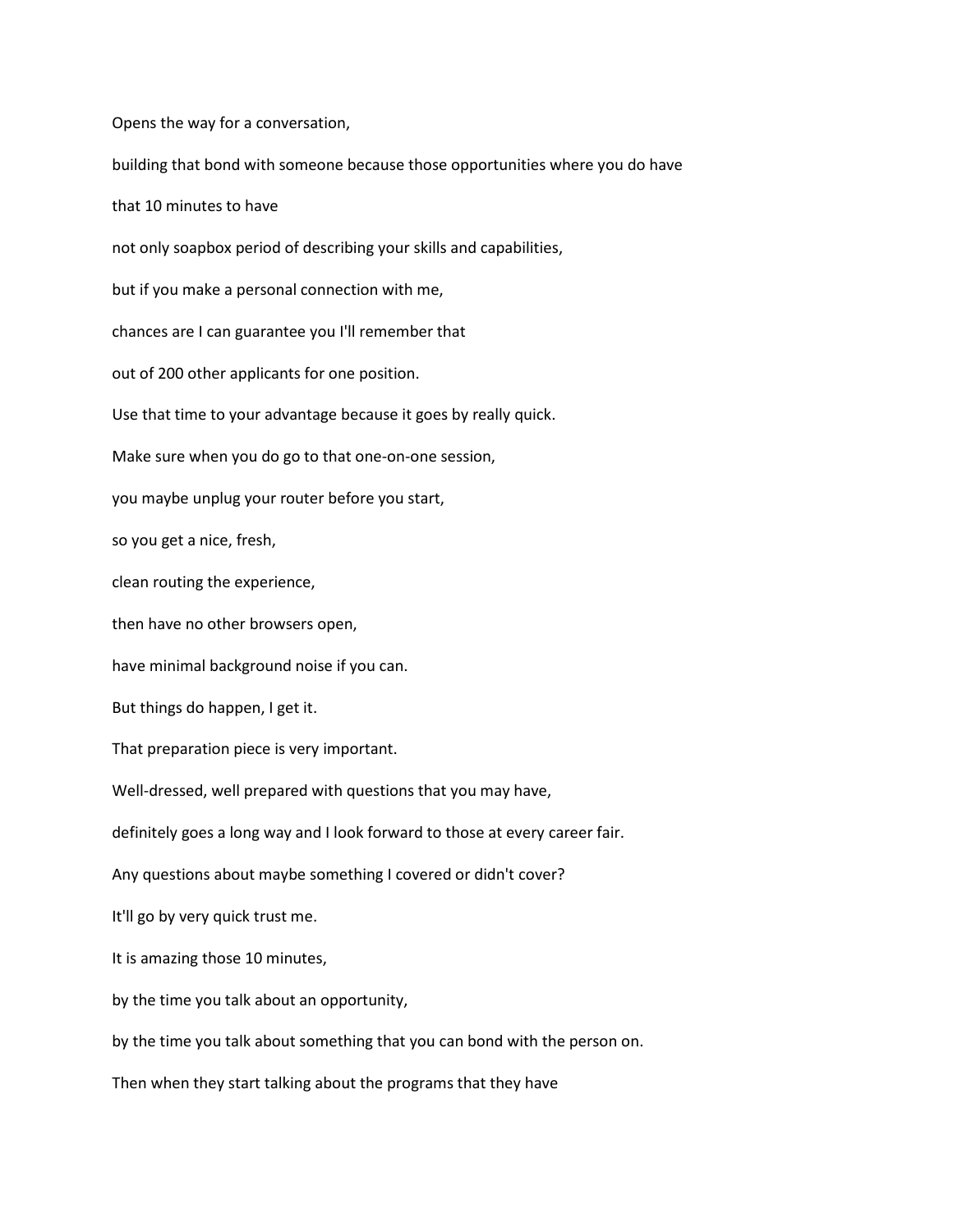any career or something like that,

does go by very quick.

As much preparation as you can put into it the better,

cause technology can be our best friend or worse.

You don't want to spend the first two minutes going,

is listing on? [LAUGHTER]

>> Absolutely, the time will go by really quickly,

especially when you're having really good conversations,

so Michael's correct, you should make sure you have

a lot of things on research so you can talk about them a lot quicker too.

>> I think in addition to researching prior,

handshake allows companies to have group sessions prior to the one-on-one,

like the 10-minute sessions.

I would recommend that students, as you're definitely,

jumping into their group session or maybe they have

more time to tell more about the background or

what types of roles they're hiring for that when you get one-on-one with Mike,

you can have that personal connection and really get to know the individual [? and we will let everyone know?].

>> I'll give you a hint. I'm spending a half-hour

in an info session telling you about our program,

application process, how to brand yourself virtual,

so definitely attend those things.

I'd like to share pieces about BP, no doubt.

But I'd also like to help make you more marketable in this temporary environment.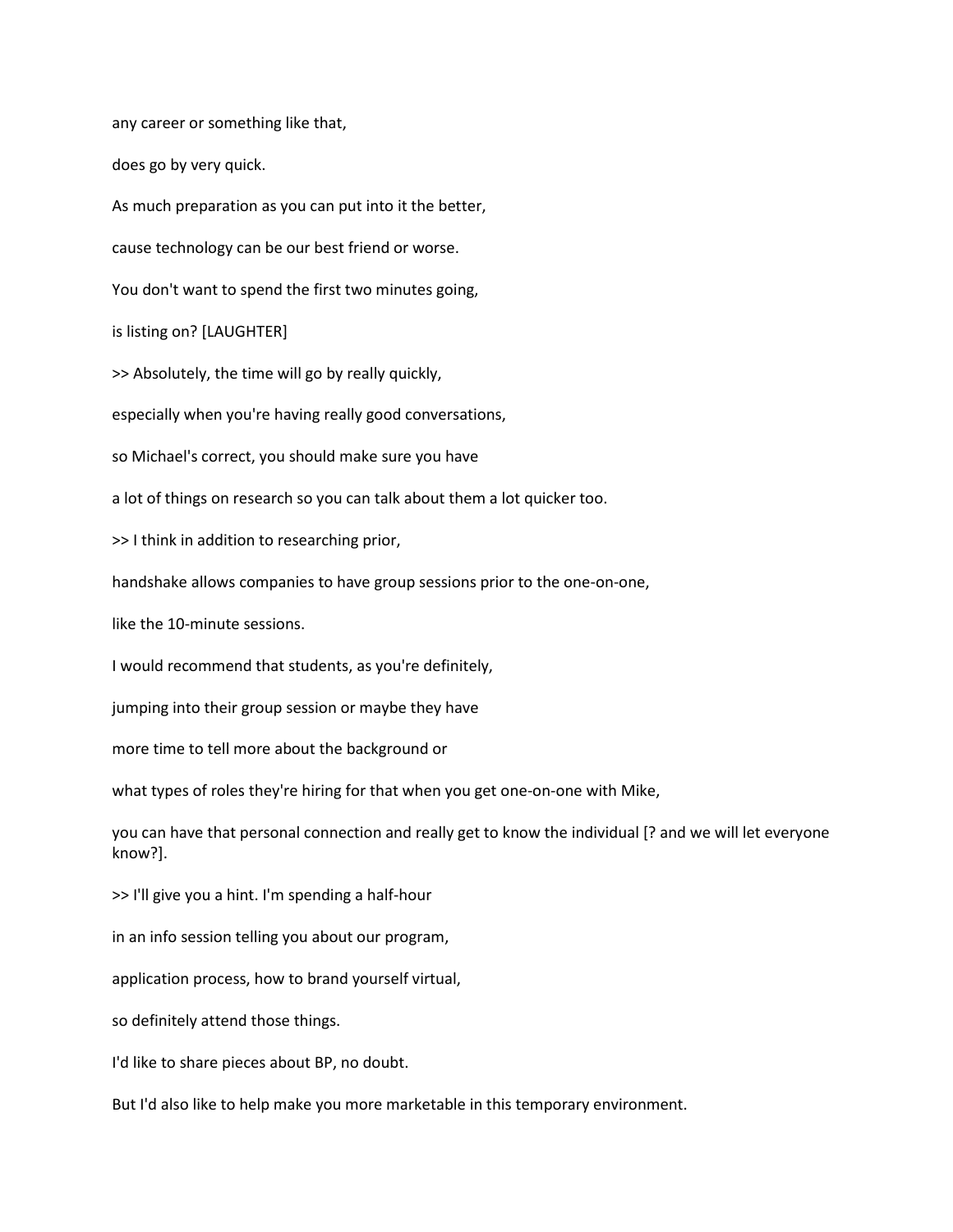>> Yeah. Thank you, Michael. All right. So then our next question is for Marnie from E and J Gallo Winery. It is, what if I don't know what I want to do yet? How do I talk to recruiters if I'm still exploring my path and forming my career goals? >> Well, I love this question personally, because this is where I was in the shoes. This is where I was looking for jobs. I was a public relations major and I had no clue what I wanted to do. I saw sales at the Gallo booth and I practically ran for the hills. I'm not kidding you. I absolutely took off running, and was like, nope, I'm not doing sales. But then I went and I talked to some trusted advisers and they said, why not. Why not talk to that company? Why not ask for an informational interview? Why not attend an info session? You're not going to learn anything that's not going to help make your decision long term. What I would say to you guys is, why not? Why not try new things? You may not think that the retail environment is a targets for you, but then you end up falling in love with the company and the culture, and you find retail is a good fit for you, or it's like oh, sales. But then you talk to the company and you figure out what type of sales that they actually do,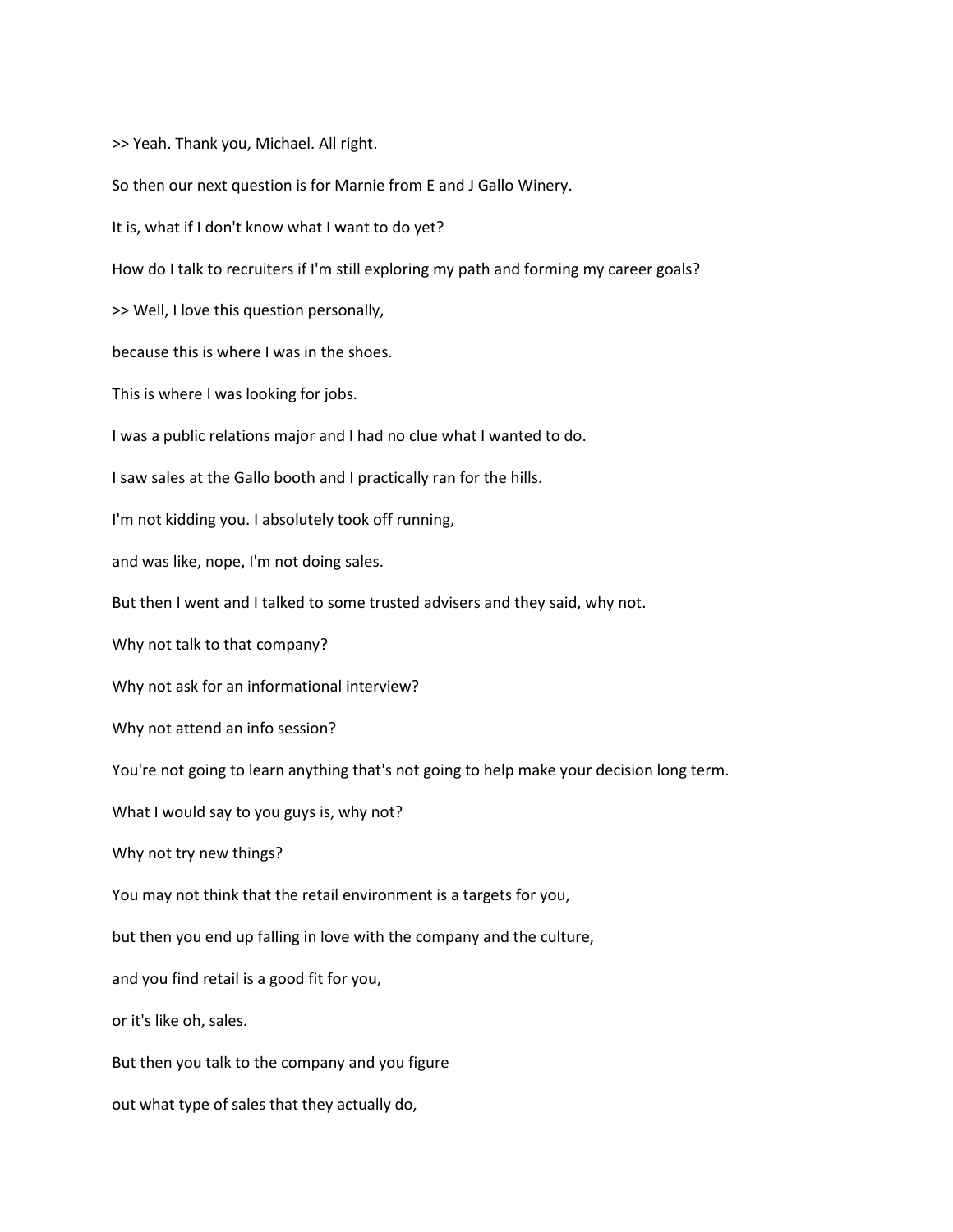and it's about building relationships and growing a brand,

not pushing products on people.

I get it, it's like a way to talk to a recruiter,

is just we're people too,

reach out and say, hey, I'm exploring opportunities.

I came across your profile and it sounds really intriguing.

Can you please have an informational interview with me to tell me more?

What is the worst you're going to get? A no.

Okay. Well, they're lost.

They don't get a chance to talk to you and learn about you either,

and sell their company on you.

This is the coolest time in your life to just say,

why not, you're virtual?

You can meet with a company that's headquartered in New York City.

You can meet with a company that's headquartered out of

Modesto or Atlanta or the Bahamas,

like I don't know what you're in to.

Do what you're passionate about,

and this is the time to find it.

Also where you're sitting right now.

You will never have this many resources at your fingertips.

Maybe it's an adviser that you really trust.

Go to that advisers and say,

I'm really not sure what I want to do.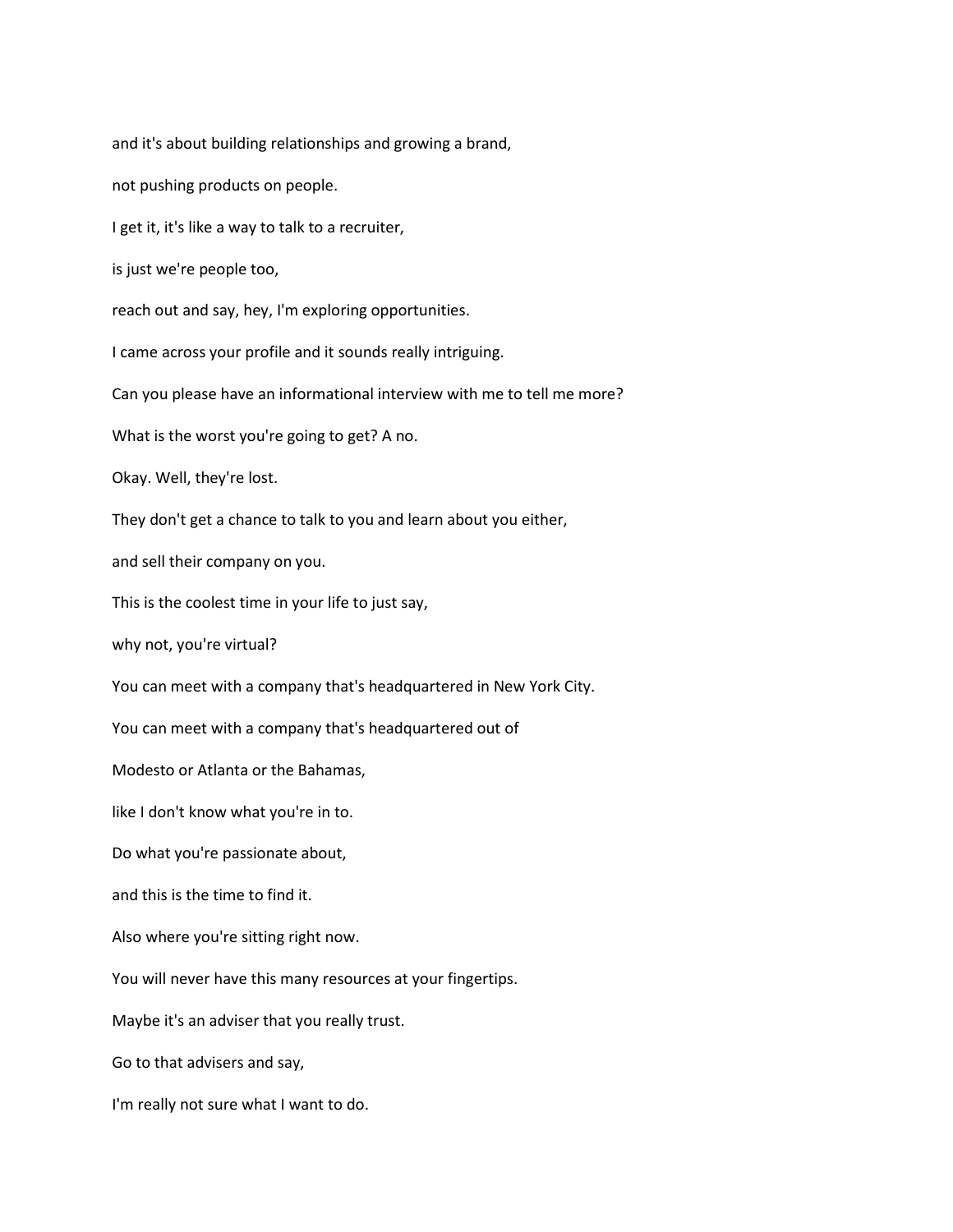In the back of their mind, maybe that adviser has met with businesses or people or no people, or an alumni who's got a job somewhere, and they see similar traits. They could say, hey, have you checked out E and J Gallo Winery, I think they'd be a great fit, or have you checked out Target, they're looking for somebody just like you. Use your advisors, use your career center, use the Carson College of Business, use your professors. They will have great advice for you. Then network, we're here talking about networking. Don't be afraid to get out there and approach recruiters. Put on LinkedIn, like I'm looking for work. You guys are you looking for salespeople, and then find people on LinkedIn, connect with them and leave them a message and a note. This is the greatest time right now just to say why not and try new things. If you don't like it, that's fine. You want to be a fit for everyone, you can try something else in the next day or the day after that. Just keep looking at, it is really fun. I fell in love with Gallo and I ran for the hills and they said sales, but then I figure out what we're actually about,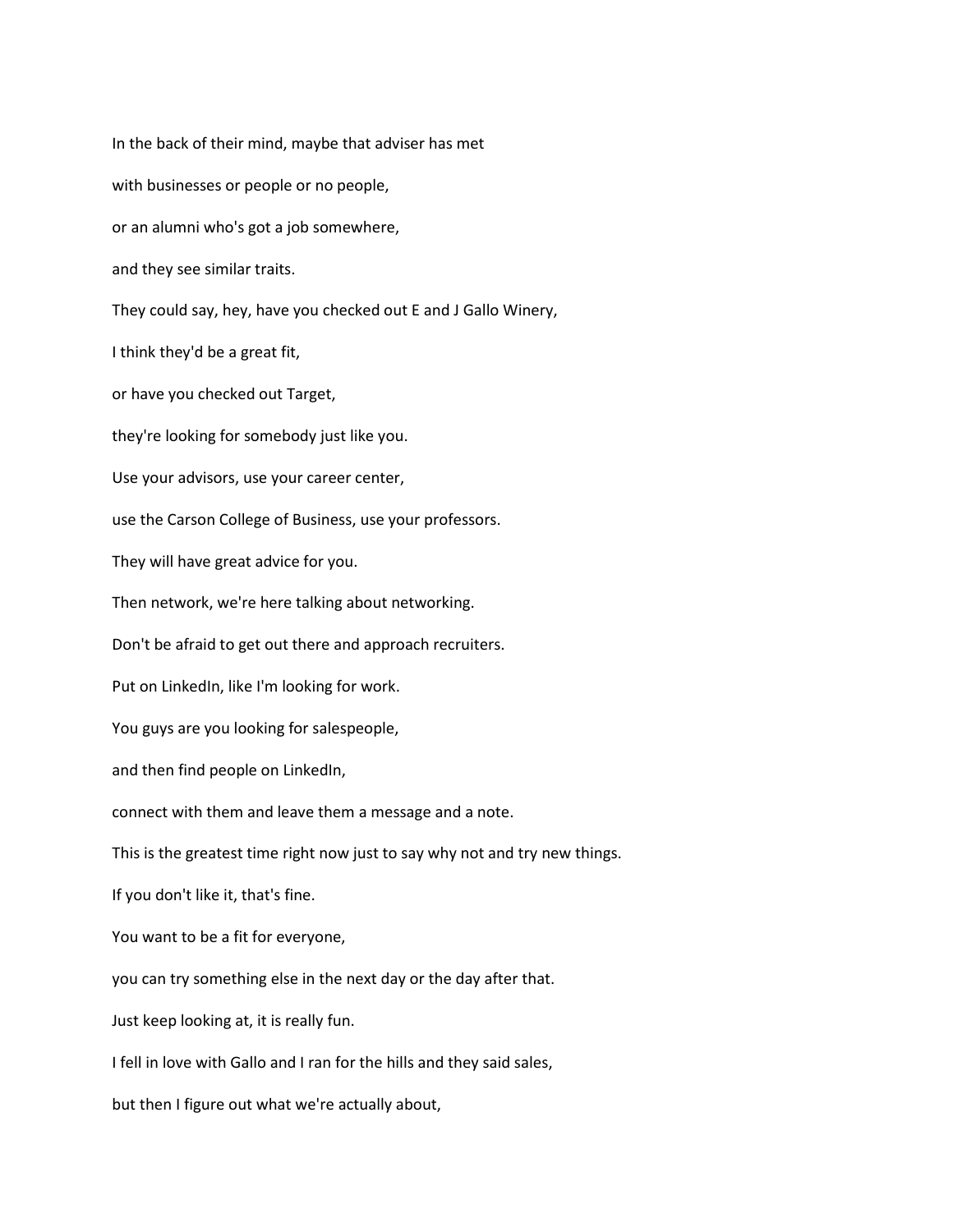who the people that they were recruiting, and who the recruiters were, and I was like, yeah, 10 years later and my career ahead. >> Yeah, I think that is some great advice, especially for us going into our CNN next week. We'll move on to our next question. It'll be for Victorya from Target. How important is a student's virtual presence? How can students improve their virtual presence, and what do you look for as a recruiter? >> First of all Marnie I love your answer. I totally agree. Thank you for the plug. Retail leadership is always the way to go. It's super important, and I think not even just in the scope of this year that we're living, but in the scope of the future of work. If you think about your online brand and how you show up, that's how most recruiters are going to find you. That's how most of us do our jobs, and so having a presence that's representative of who you are is vital. So your LinkedIn, your handshake that should read the same as your resume. You want to show as many people as possible what you have to offer, whether or not you can see them in person or not. A lot of how recruiters do our job,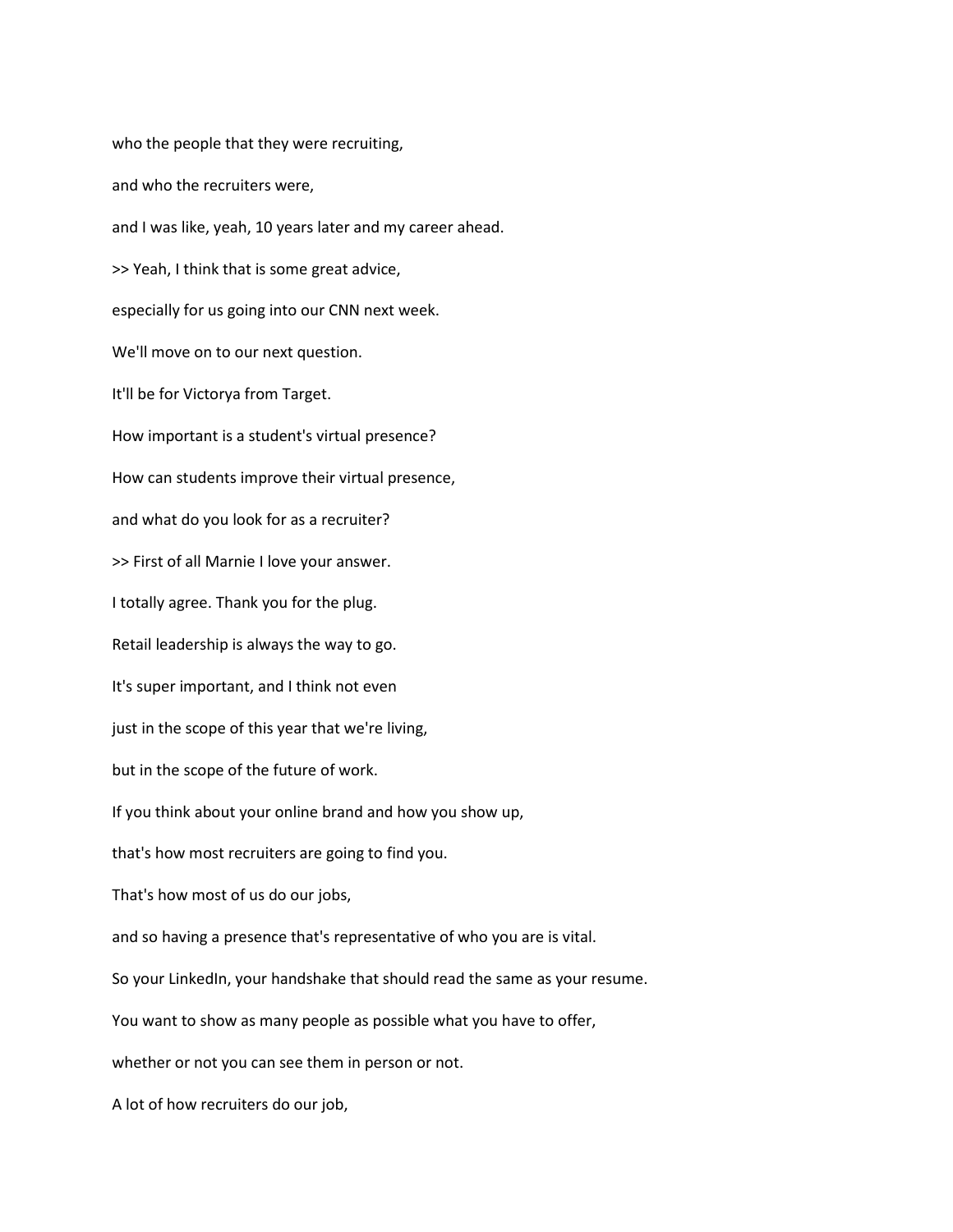is through searching things that are important.

Having that leadership on your LinkedIn page that allows me to find you.

The more you use online presence,

the more that you fill out your LinkedIn page,

the more that your handshake is accurate,

that allows you more exposure to different people,

and then people are reaching out to you on top of you being able to reach out to that.

I would say what I look for a couple of easy things.

Like grammar and spelling,

like look at that, like you would look at a homework assignment.

I think something students don't necessarily always think about is a professional e-mail.

Your e-mail should be last name and first name.

Don't put anything else in there.

Then I think it's really just representative of who you are,

the things you've done.

Sometimes students underestimate the value of the things that they've been apart of.

Like, are you a club president,

have you won a project or a case study,

what have you really been working on and how do you put that on your LinkedIn,

your handshake, and really make sure that people can see that.

Different companies are going to look for different things

depending on the role that they're staffing.

But really it's just about representing yourself,

and all of the wonderful things that you've been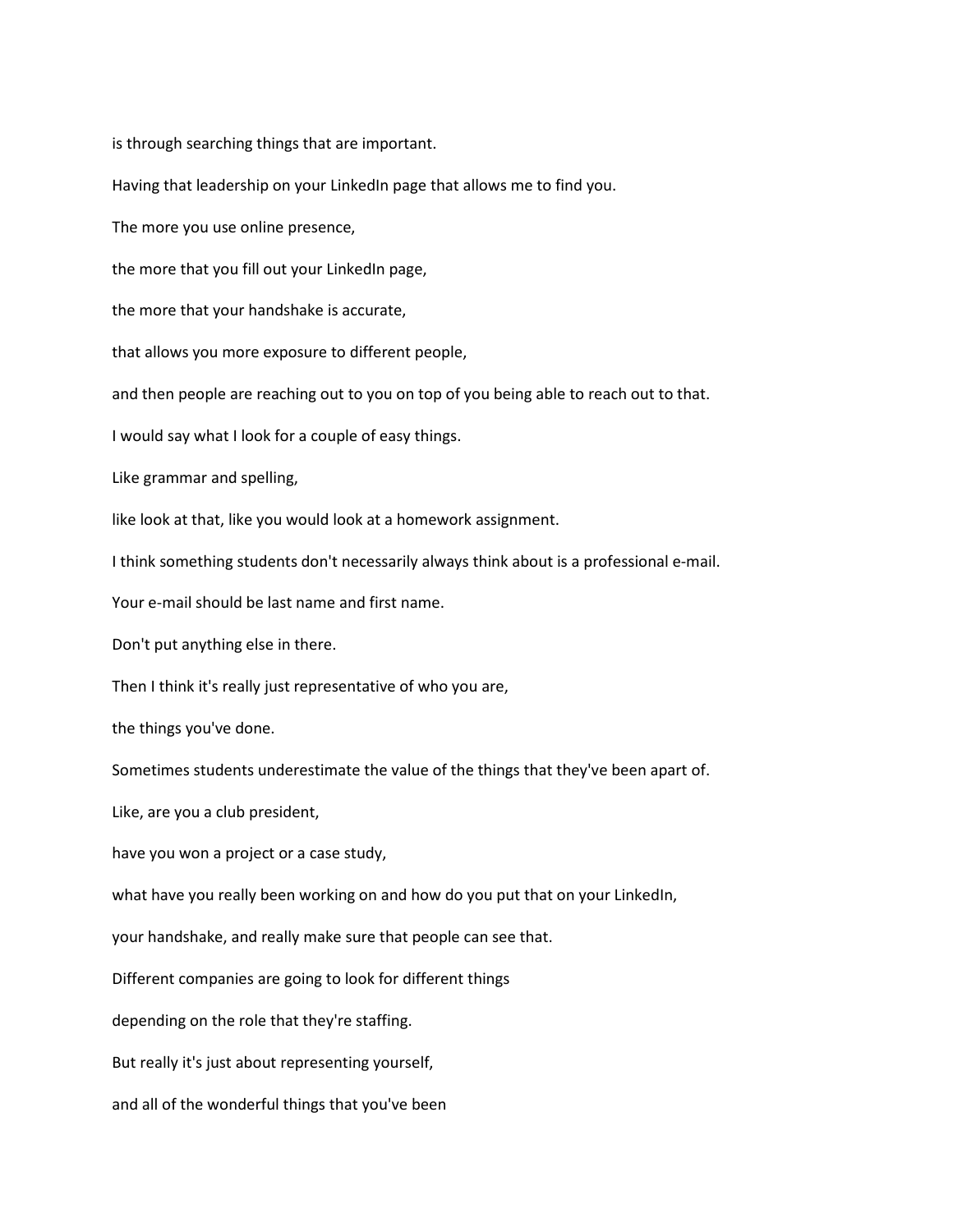able to accomplish during your time in school.

>> Sorry, it's muted but yes, thank you Victorya.

I agree with all that.

That is really good advice and valuable advice that I hope

that we can all learn from because their virtual presence is really important.

Then moving on to our final individual question,

which is for Adam.

He's with syntax and it is,

the realization that any good relationship is a two-way street,

how can a student be a good networking contact,

and what could a student offer to seasoned professionals?

>> Absolutely. This is pure networking right now, what we're talking about.

Online is so much different than in-person.

There's a few different tips or tricks,

right now it's going on.

Definitely LinkedIn has been mentioned,

you're going to probably shoot a personal message.

I'd definitely check your grammar, keep it professional.

Tell a little bit about yourself,

make sure that you're setting yourself apart from everyone else.

Maybe attach your resume.

You can send a link or have that in there.

Also just link to your LinkedIn profile that way they can find it easier.

Set up an informational interview is also a great way to get yourself out there.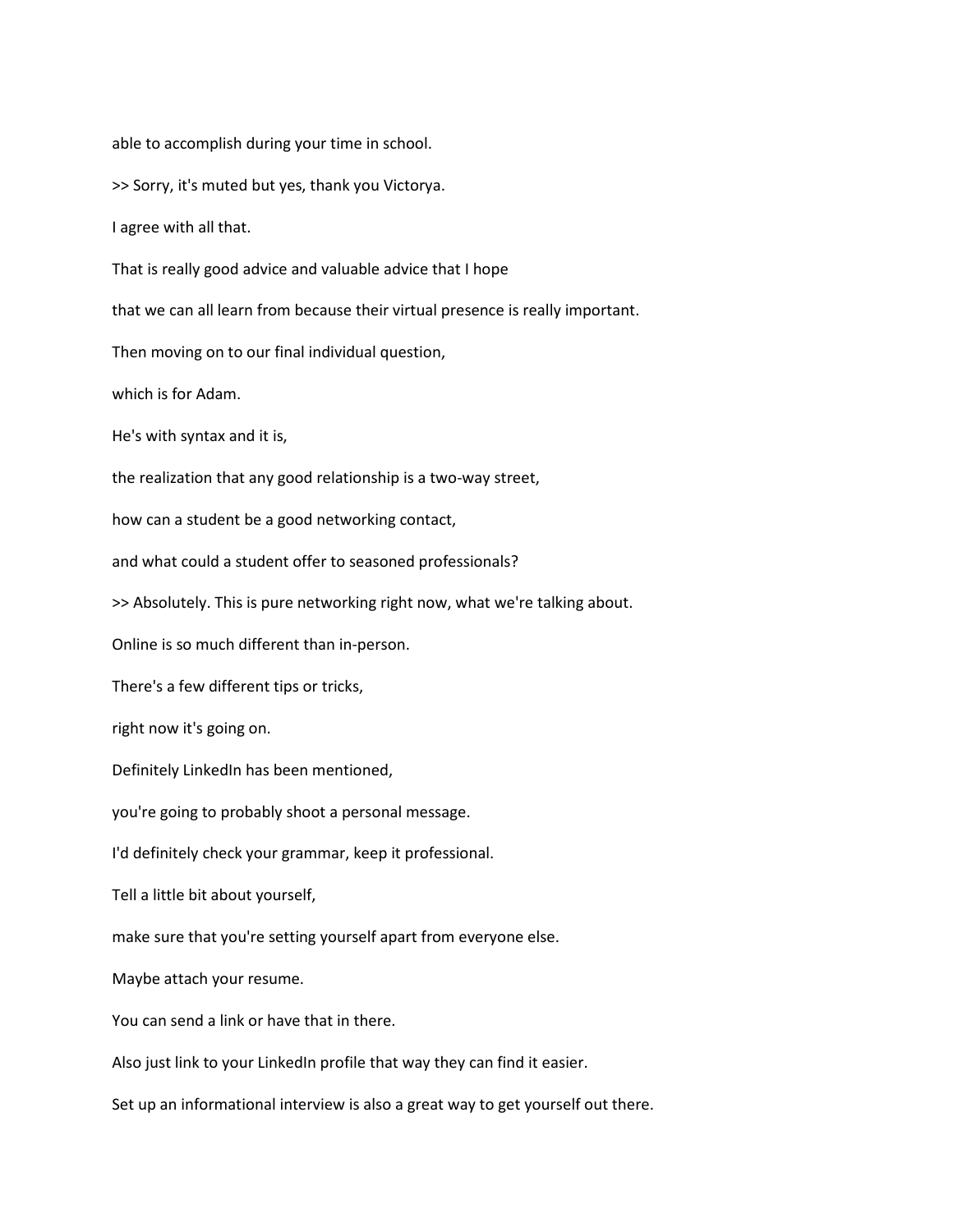Sets up a time and place for you to get more in-depth, talk to the recruiter,

see what they're looking for,

and then what opportunities you have to network more. It's a two-way street.

It's like a dating,

you want to have both sides interested in each other,

you want to be able to see that there's a future together and imagine where that'll go.

Both sides are thinking about it that way.

You as the recruitee,

you need to see the company,

get to know their culture,

a little bit about what they're going to actually be like.

They can tell you everything,

ain't always going to be just rainbows.

But what do they actually have experiences about?

What do they know?

Who are they talking to,

and how did they get to where they're at?

That's really important for yourself to know what you're getting into.

Then the recruiters looking at yourself,

want to know your background.

Will have your resume or submission about yourself ready to go.

But then also while you're talking to someone,

your positive energy, a smile goes a long way, that type of thing.

Eye contact has been mentioned, all that good stuff.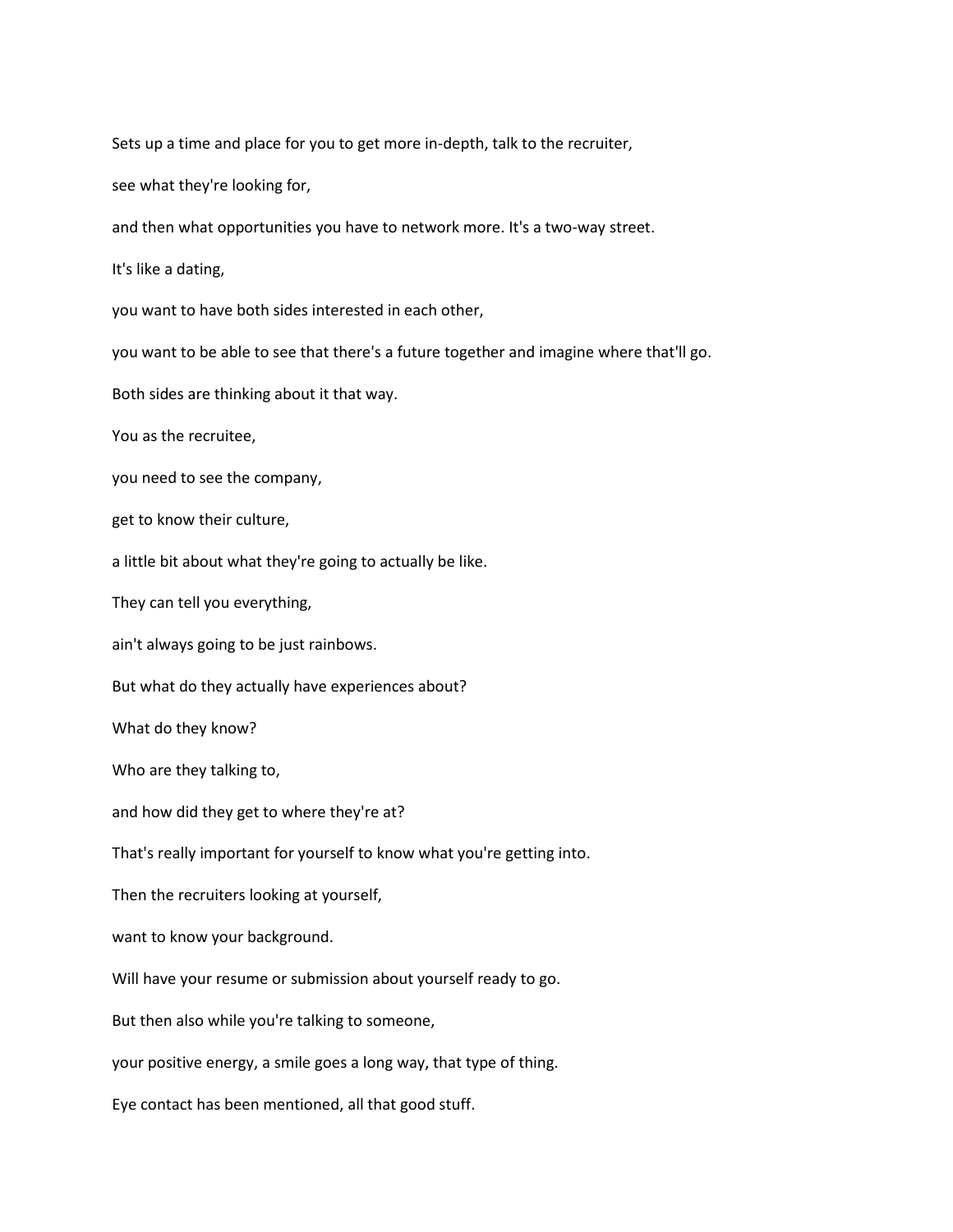Hopefully everyone's been practicing a little bit, getting ready for the career fair. Always helps to grab your roommate, say, ''Hey, I want to practice, makes sure I put my best foot forward.'' Seasoned professionals really are looking for that next leader of their company. I'm sure everyone here recruiting is saying, ''Hey, who's going to make an impact? How are they going to do it? I'd love to learn what their background is and why they know they can do that. Having your own experiences ready to go, a couple projects you worked on, a couple positions you had, some things you implemented. What happened, what you did, and what was the result. This situational response is definitely what people are looking for. Have some ideas prepared, practice it. Little elevator pitch about yourself. Definitely being prepared for those seasoned professionals. >>Absolutely. Thank you, Adam, and thank you-all panelists for answering your individual questions super thoroughly. We want to go ahead and open up questions for the audience. Actually, yeah. We're going to go ahead and do this one first. We're going to ask a final question Of all the panelists and it'll be, what is one thing you hope students to take away from this event?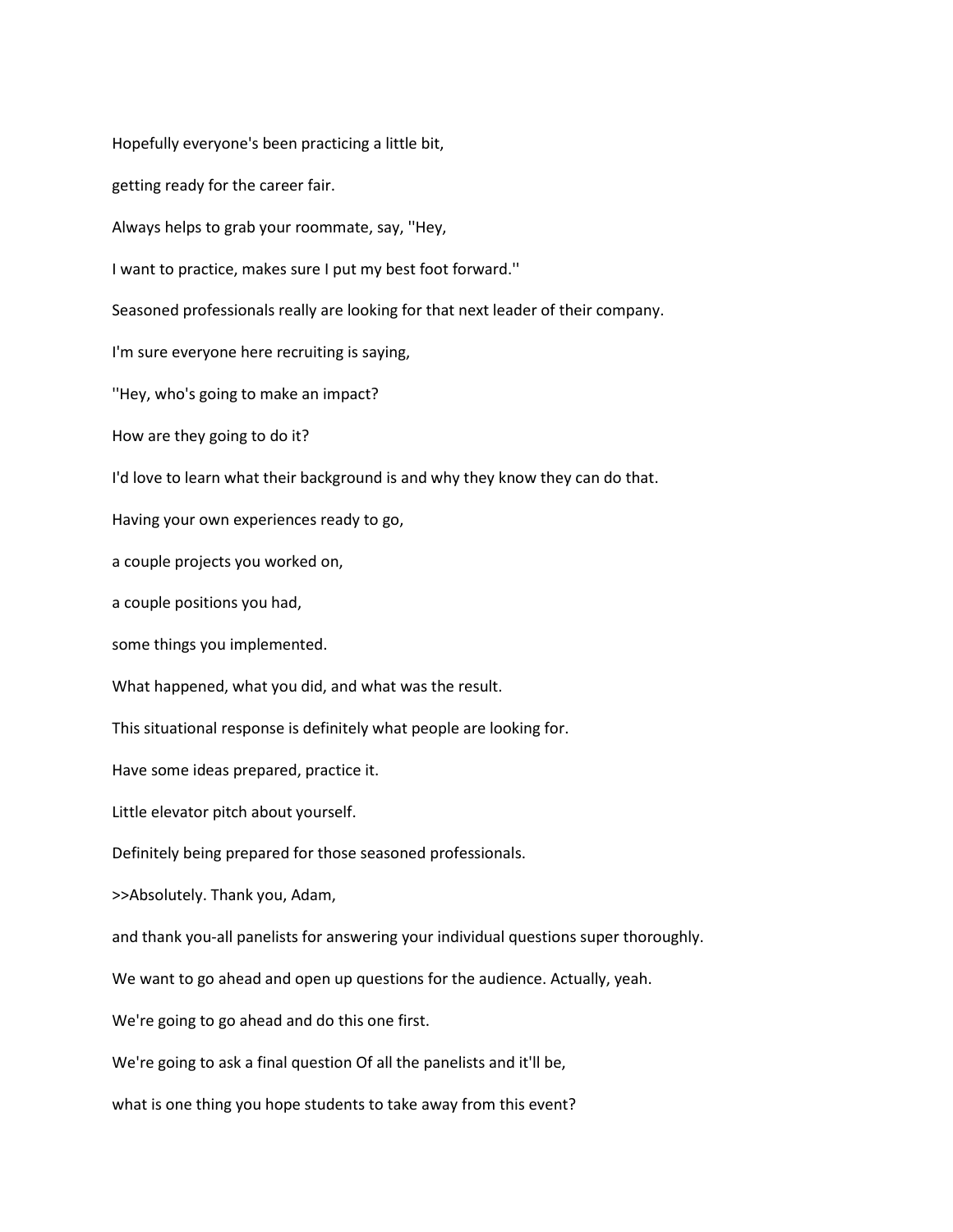>> I think I'll go first. I want students to take away everything that we've said as recruiters, and take it away as soon as possible, take it away freshman year, sophomore year, junior year as soon as you can. During this time, my LinkedIn is blowing up. This is our Super Bowl for recruitment. Some people already got offers for internships in college positions or college graduate positions. You want to start this as soon as possible. Because right now when you look at my e-mail and it gets 35 and hour, it's hard to keep up. Sometimes my LinkedIn does get a little day or two behind. But take all this advice we gave you and start as soon as possible. Research your employers, research who you're going to be talking with, look at starting the get to know you process during the recruiters downtime or not busy season. That's my ask for everybody to take away today. >> Does anyone else want to add on to Michael's response? >> Yeah, I think to follow up. Obviously, like I mentioned, treat live virtual setting as similar as you can as an in person setting for how you would react or put yourself forward, but also just be yourself.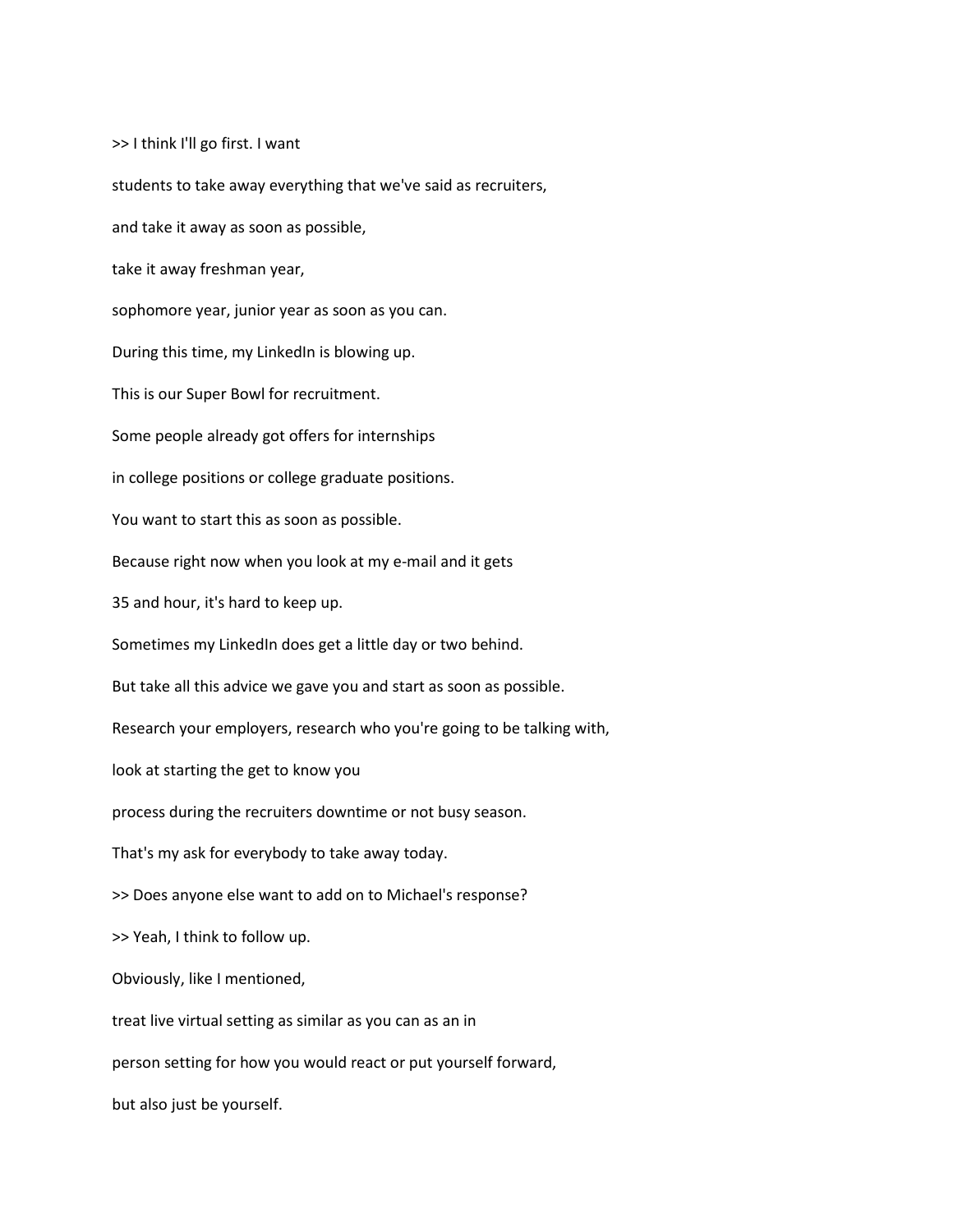Be excited. Like a lot of folks have mentioned. You have a lot of resources at your fingertips, and you have a lot of eager companies looking for leaders like you that are really motivated and driven to jumpstart and kickstart your career for after school or maybe it's an internship. Like he mentioned, start early. The biggest thing for LinkedIn, I think as well, and I think someone started mentioning is connect with us, but also take that extra 30 seconds to just type in a note, because that's when we can see that someone's eager and we're going to reply back and then we're going to get the conversation going. Make sure you're taking that first step if you're reaching out to somebody to communicate and whatnot. But I think overall this is step number 1. You know that you guys are here and participating, and speaking with all of us. I know for myself at least, but I'm sure others are going to be at the accrue networking nights, as well as the career fair and resume refreshed. Please use, please do not hesitate to connect with me and reach out, and I'm sure they're going to share our contact as well as you can e-mail. But now we're really excited for you. It's a crazy time right now,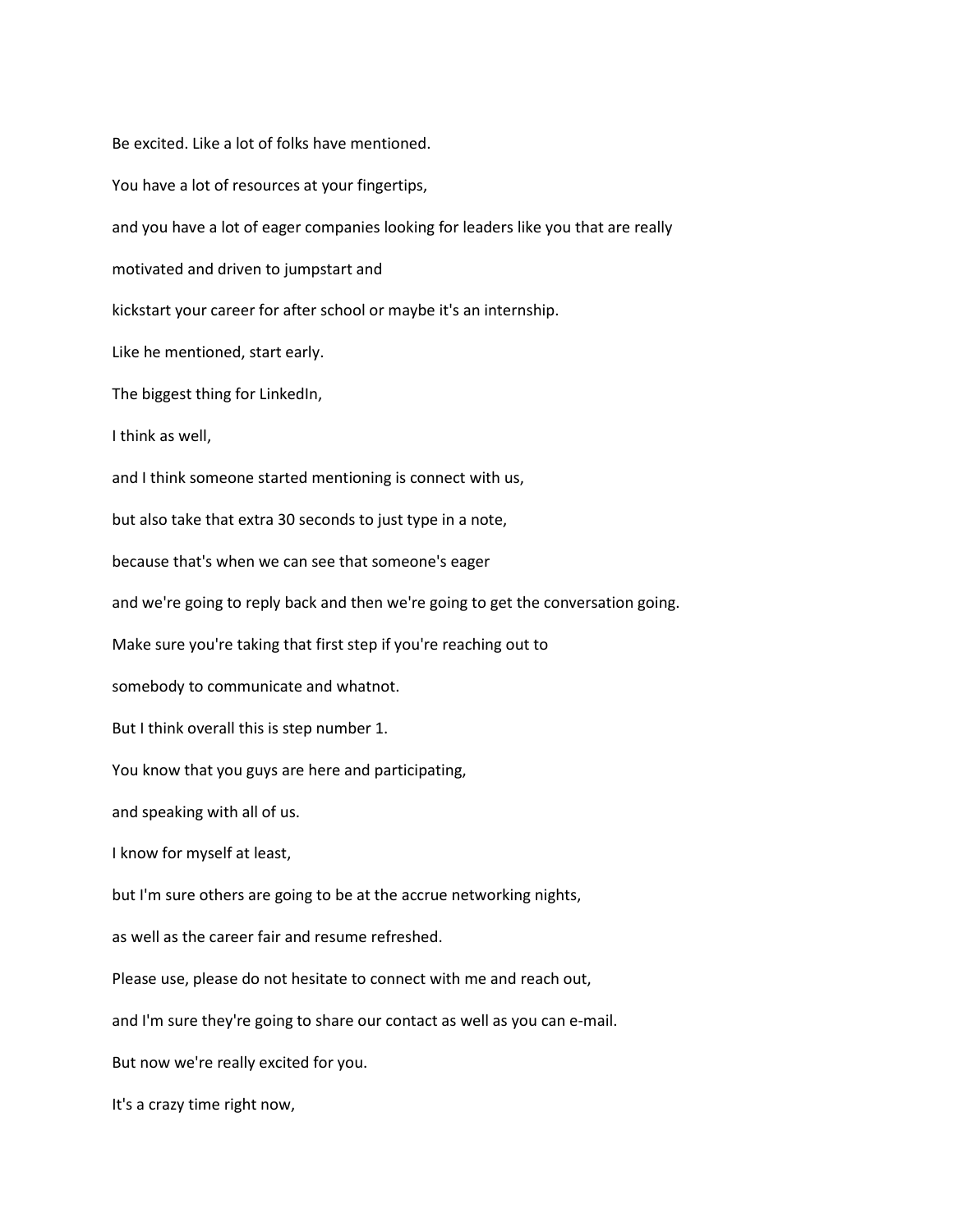so excited to everyone and really just go out there and be yourself and get some questions answered. >> I'd also add my final takeaways if you don't mind. For those of you with the video on, raise your hand if you've registered for networking night or career fair virtually. All right. They have. My recommendation, every single hand should be super high in the air. Adopt that why not mentality, and sign up for every single employer that you can. If you're just interested or maybe you just heard from a friend on campus that, so-and-so will be there, so and so is doing this type of job, sign up it is 10 minutes. You can scroll TikTok mindlessly for three hours, or you could meet with 18 employers. I'm not sure about you, TikTok is super fun. Yes, I agree. But you're going to find a job by meeting with 18 employers, not by scrolling on TikTok. Adopt the why not. Try, fail, try again. You are not challenged unless you're uncomfortable. Please every hand should be in the air. Sign up and just market yourselves,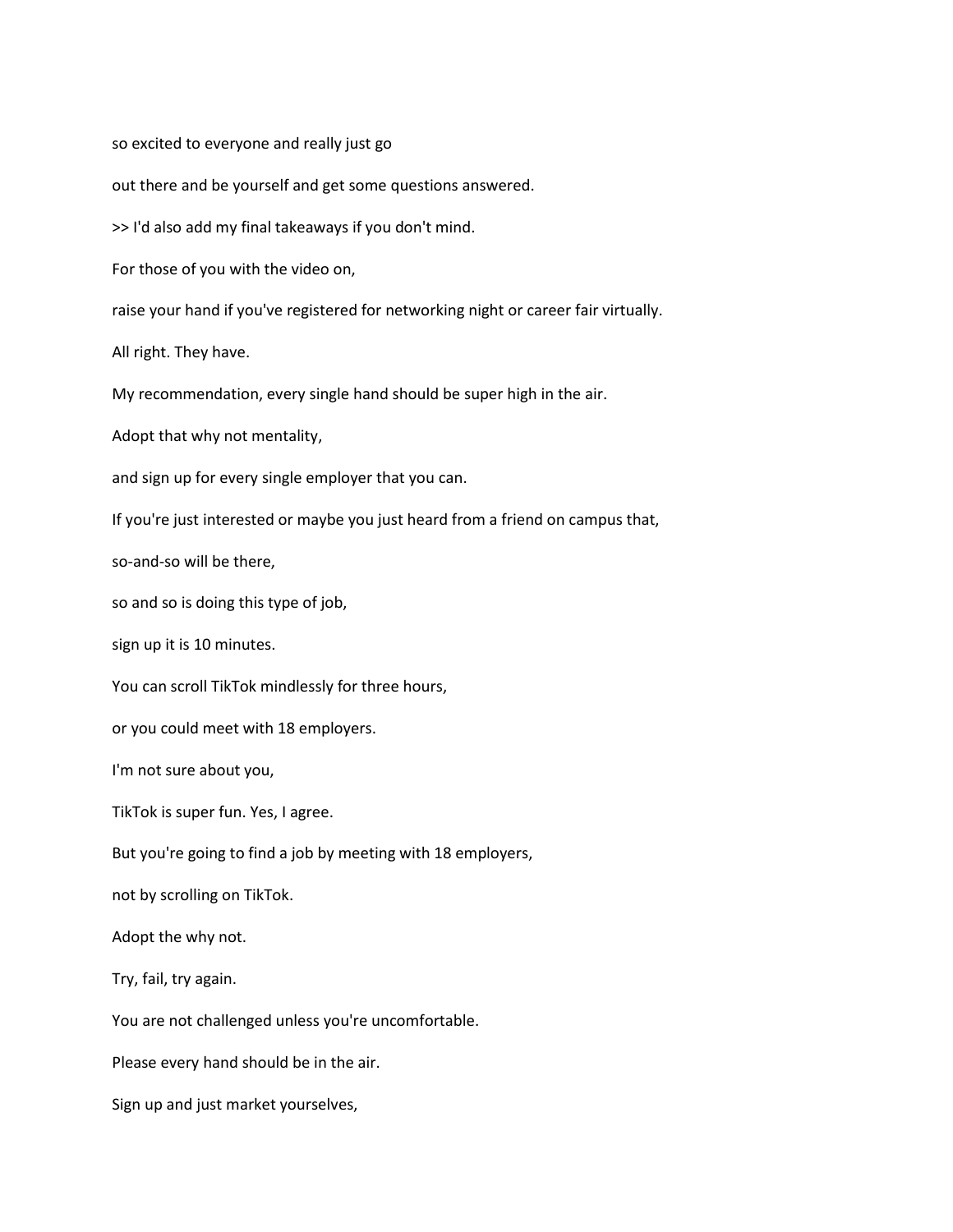get out there and network.

I better see all your names coming to my booth.

>> I agree, Marnie,

I think to be really open.

Like Marnie said like why not?

But also, when you're adopting that mentality,

if you come to someone's booth because you don't really know what you want to do.

But then the first thing that you say is,

I exclusively want to do that.

That's not really adopting an open mindset.

Really think through you're one,

number 1 non negotiable.

For me, I wanted to work for a company that I was proud of,

that I could put my name on,

that I stood with their values.

Number 1 thing job I did I was like,

I don't know what I want to do.

My degree is in women's studies.

I wanted to work in non-profit.

That doesn't actually pay.

I said number 1 thing,

I will not work for a company that I don't fit by the values that they have,

and then I just tried things and

figured my way in a career that I was really excited about.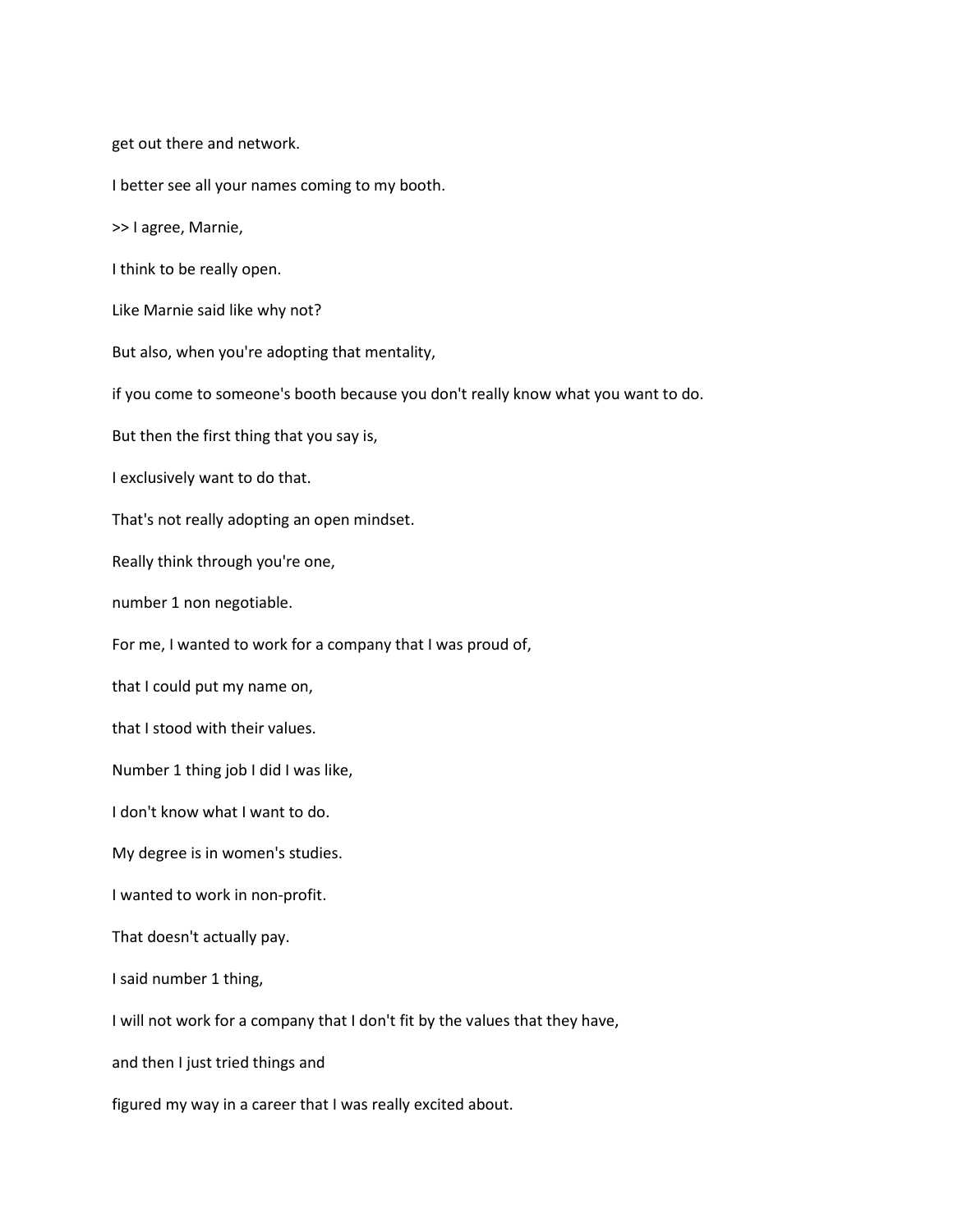When we say be open,

I truly mean be open and think about that number 1, non negotiable, this is really important and they go from there. >> As my takeaway, hope everyone heard, I think there was a piece of this and every panelist up here is that they're looking for positive, genuine energy. That's going to be what separates you in those conversations. They're going to look for it and sense it, and that's what's going to set you apart. >> Absolutely. We want to open up this next session for questions. If anyone has questions, feel free anyone in the audience to turn on their mic if that's what they prefer, to use the raise hand function or to just type it in chat. We'll be monitoring those to make sure that if you do ask a question in chat, it gets answered. >> You have several questions from the audience. I want to get to the first one here is from Katie. Do you have any recommendations on how to market yourself if you're returning to online school [NOISE] and maybe don't have the campus connections? >> It say, what do you do with your community connections? What do you do locally? Maybe in your home city or wherever you're at. Find some internship that's locally, maybe reach out to a non-profit,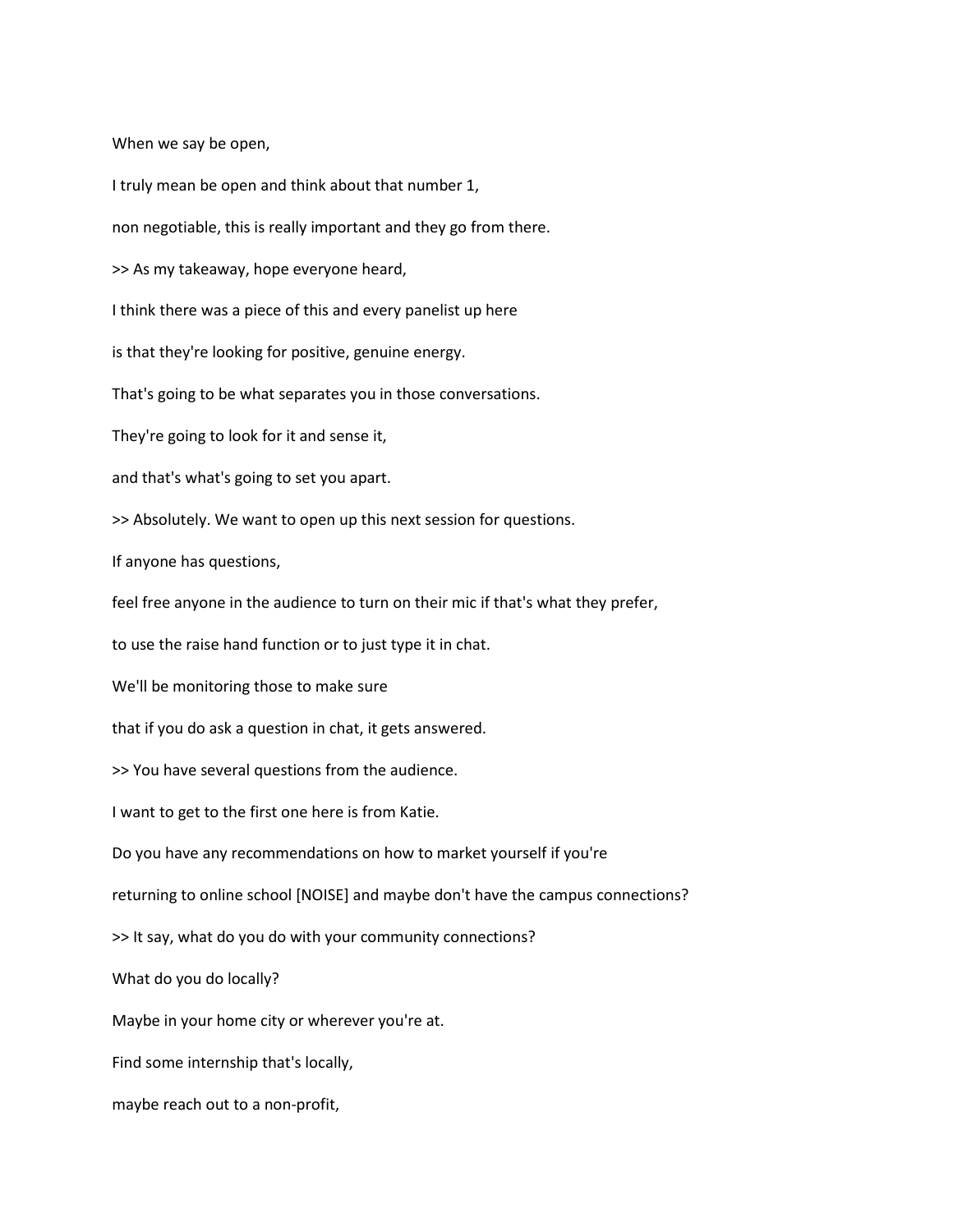do some volunteering that's important too. To say that you're invested in helping the community that's something else that sets you apart. >> Yeah, I think you like leverage LinkedIn. If you go to Washington State University's page in LinkedIn, you can search alumni and look for your peers and just stay connected to your peers that way. Even if you're not physically on campus with them, you can still stay connected and just send them a note and say like, "Hey, I'm also a junior studying marketing. Do you want to get virtual coffee or whatever that looks like?" But you can still stay connected to that network of peers that you would have on physical campus with an online resources. >> I say start freshman year if you can. If you're a little bit later than that, that's fine to answer that question, but recommendation of marketing yourself is what we just talked about with different community involvement. There's still community involvement going on in a virtual setting. There's extranships that are going on. Companies are offering different small bite-size learning for students about their organization. Go into their website check out their students in grad portion. Also too, networks, put yourself out there,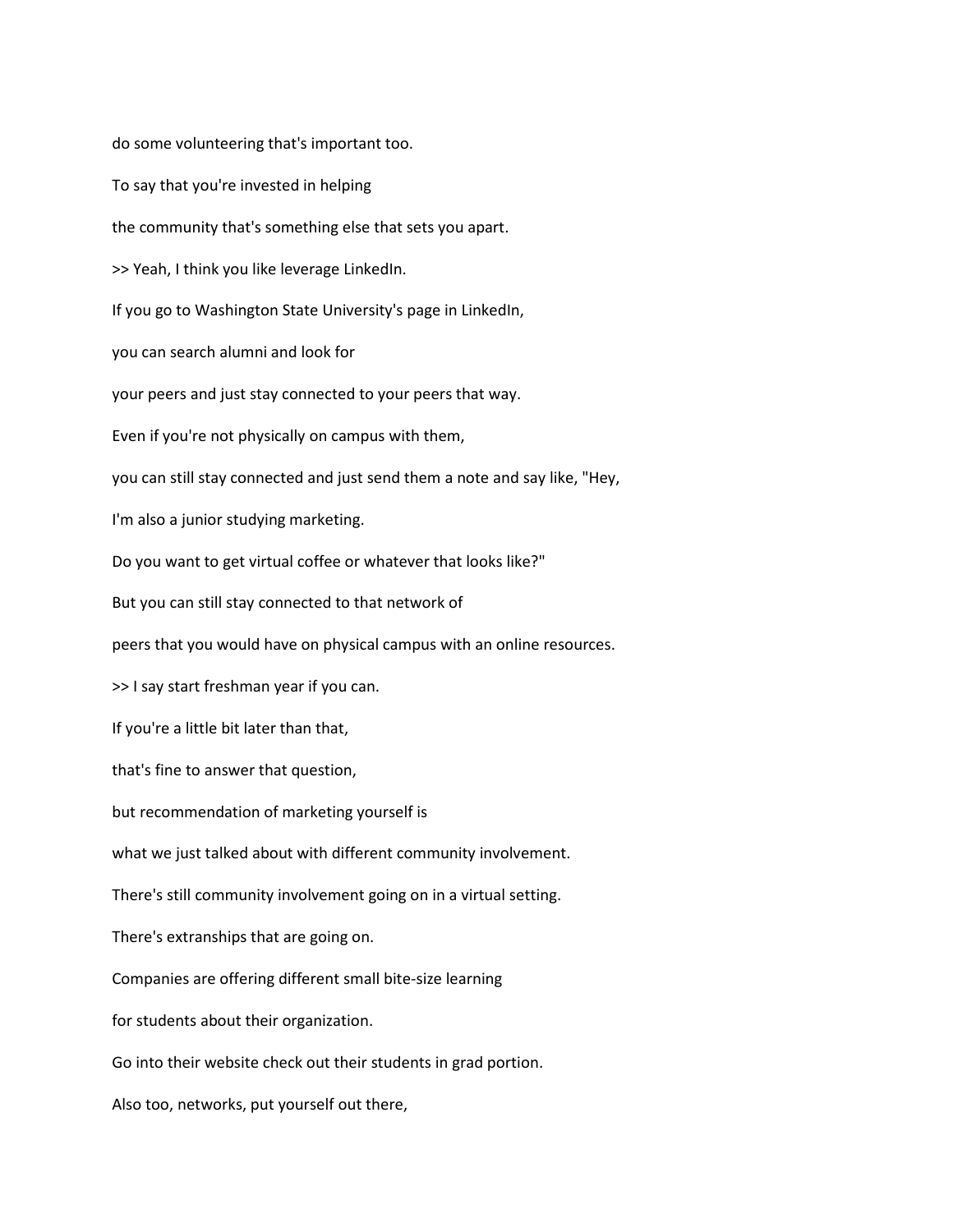make some comments on some industry news,

positive comments or share something great about your school, things of that nature because you never know who's going to be seeing that personal brand you're putting out there on LinkedIn, they may want to connect with you. Also, too, reach out to individuals who've maybe you've worked with in the past because they can also offer you some insight into that organization, but definitely start doing this stuff freshman year or sooner as you can, because there's a lot of engagement pieces out there, even for high school students in stem. You want to start as soon as possible. I can teach you everything about how to be a business analyst or how to be a marketing specialist here at this organization. I can't teach you how to play well with others by going out there in your community, by doing these different extracurricular activities, whether it would be a project within the school business or something like that or another organization. That's actually going to show me how well you can communicate with others because I may ask you an interview question, tell me about a time where you had to work with people who were very different from yourself. We can teach you a lot of things. We just can't teach you to play well in the sandbox, but your examples that you use from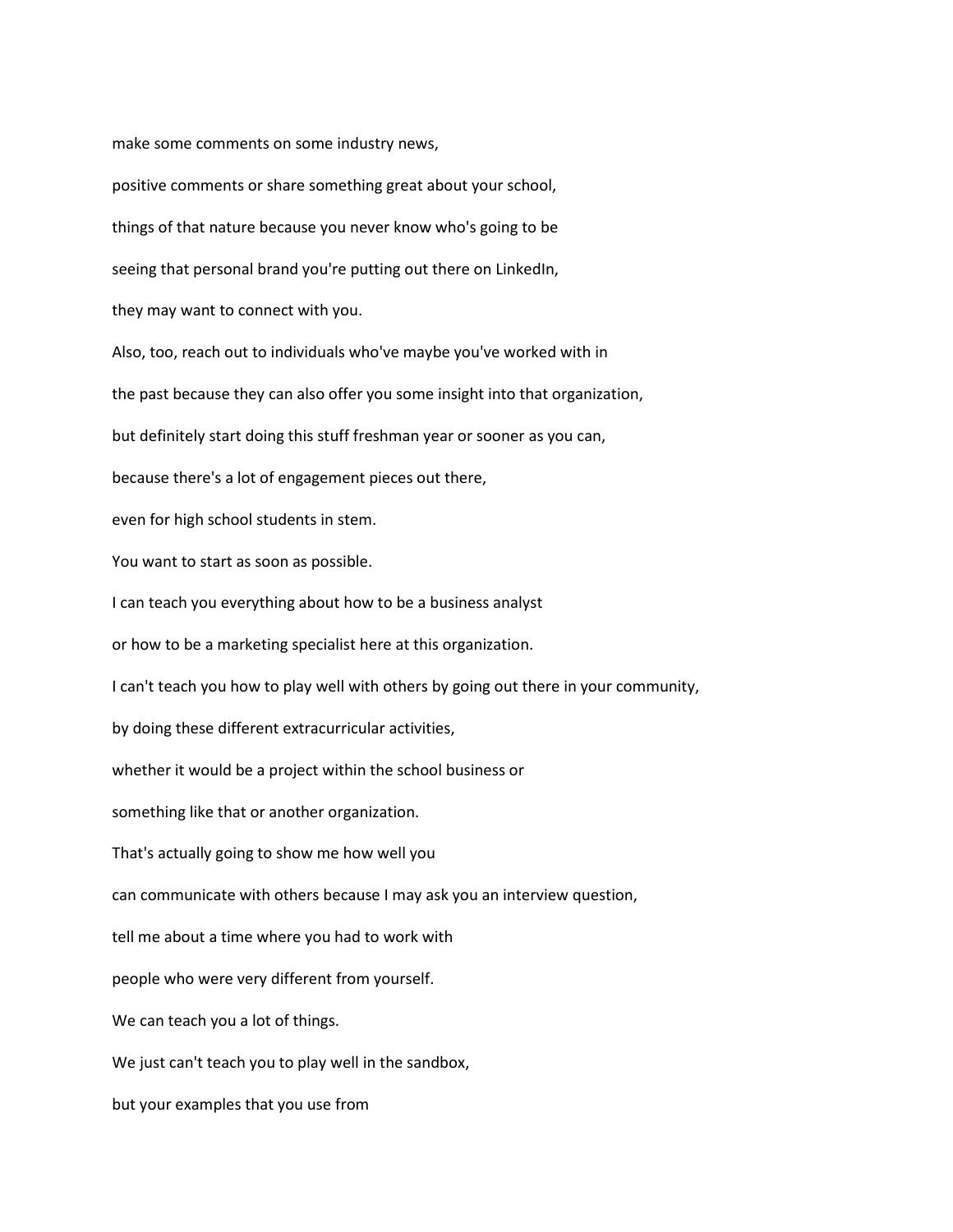that community involvement and those other pieces can really go a long way. >> That really addresses this next question that we had. But I'll see if someone else has something to add to this. [inaudible] asked, as a freshman, I don't have much to put on LinkedIn, how can I make my presence stand out. I think Michael addressed some of these things is getting involved. Anyone else have something to add to that? >> Yeah. Think about the things that you've been involved with. Have you done volunteer work? Have you been part of a class project? As you get more and more media thing you can take those off. But for now, really think about the things that you don't necessarily consider a job experience but as Michael explains show that you can work well with others. Then as you get more involved, you'll get more experience. That adds a little bit more teeth to it but don't undervalue the things that you're already doing and not add those to your profile. >> You can also ask for recommendations on LinkedIn. Not everyone may read them, but I think it's fun. Once again, that networking piece if you're going out of your way to request that from someone maybe a job or a volunteer or whatever it is that you do have on your profile,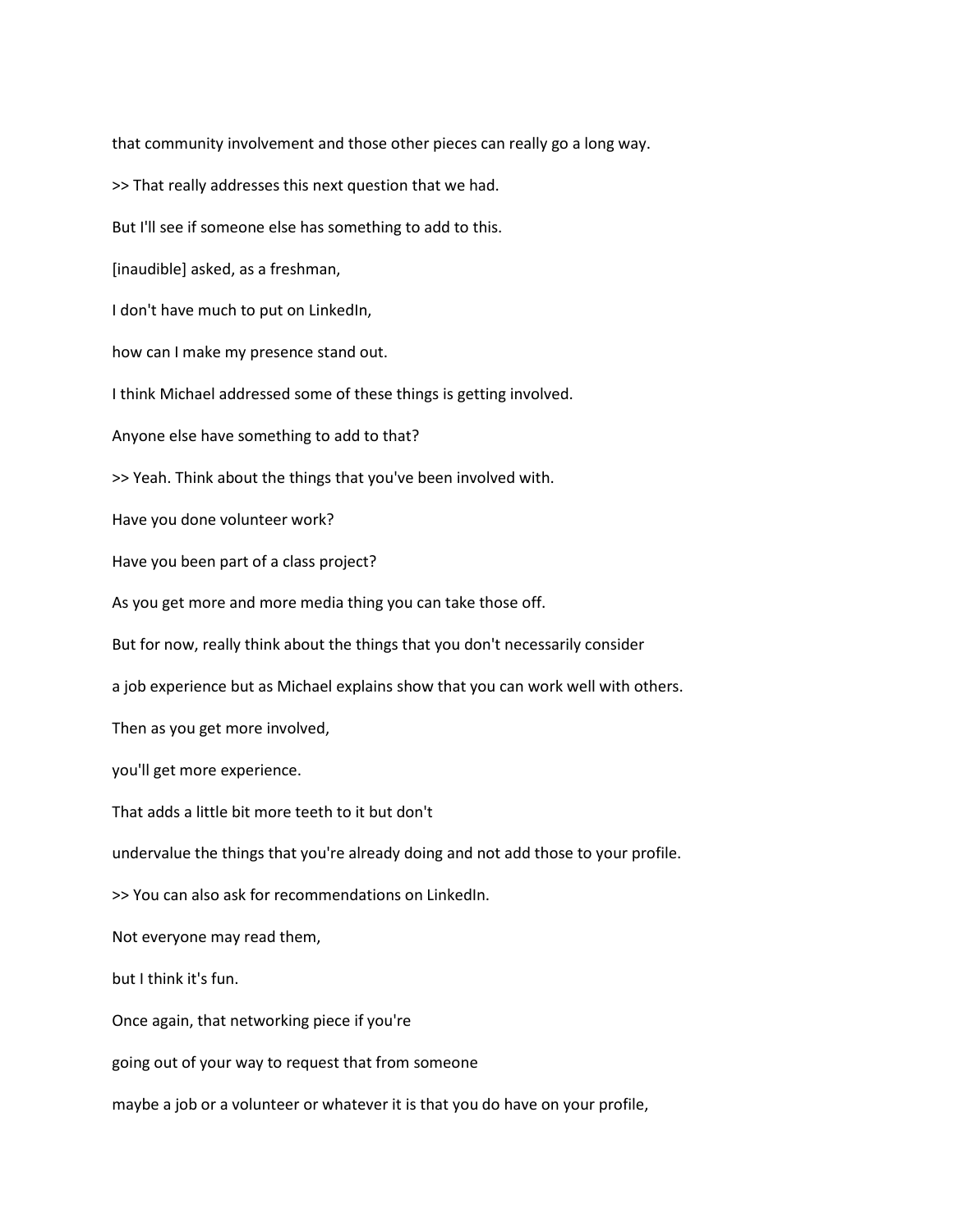they can provide you with a recommendation that others can see as well.

>> It's also a lot about how you discuss your experience.

Say you're going for a sales job,

but you don't have sales experience.

You can say, "Hey,

I don't have sales experience,

but I once told my parents on why I should get a new car or stay out past 11:00."

You can use your experience,

is not directly related,

and spin it to something that showcases your responsibility or your sales skills.

I don't know much about wine,

but I really love agriculture and love what you're doing with sustainability.

That sparks a conversation.

>> Thank you.

>> All of you over quantity. You can be in 10 organizations,

that's great, wonderful. I have memberships.

I read a magazine now,

but are you actually part of three organizations that you're the chairman of this,

you're the social chair of that.

You're using Excel, you're having to e-mail,

others, you're meeting deadlines.

That's what I mean by the quality deeds.

You're actually stepping out of your comfort zone and learning something.

The biggest thing that surprised me when I came to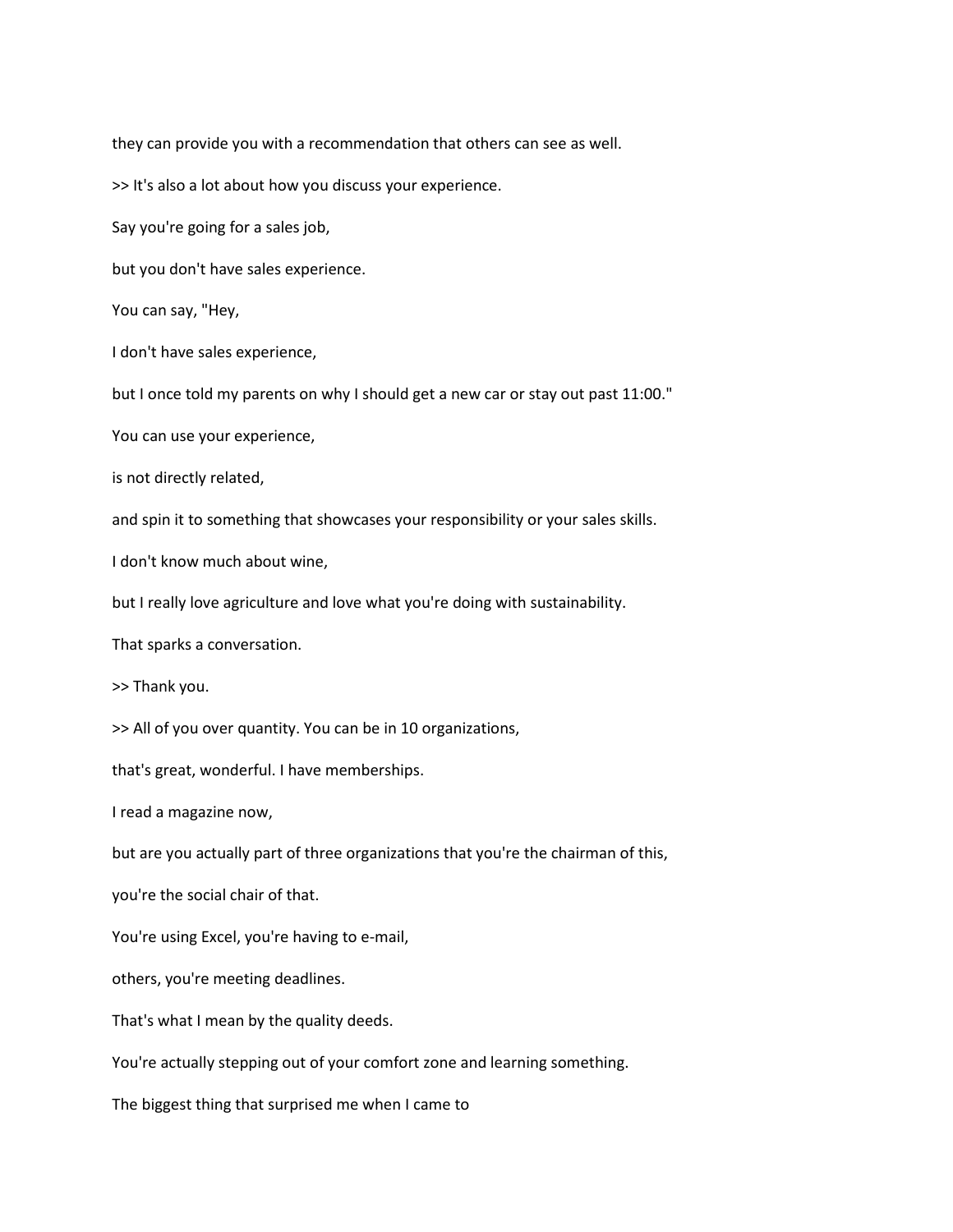corporate America is the use of technology, especially in these later days. If you have an opportunity to be part of an organization, actual active member and you have to use Excel, go for it. Excel skills are great. Everybody loves them, especially other programs as well. Remember that quality over quantity. >> I can also say as a freshman, if that's yourself, you're so far ahead of the game right now. Kudos to you, you've got plenty of time to get your experience. All your professors have opportunities, reach out to. The ones that you're close to, say, "Hey, how can I get involved with some of your work." Experience is going to develop through that. >> Thank you. Great advice, all of you. Also, the students, if you would like to just ask your question verbally, you're welcome to raise your hand and we'll let you ask. But right now Katie has a dilemma. She wants to know when she should start scheduling these one-on-one meetings with the recruiters. She doesn't want to waste their time as she still has 3-4 years of school remaining. How do you respond to that? >> Start early.

[OVERLAPPING] Start early because you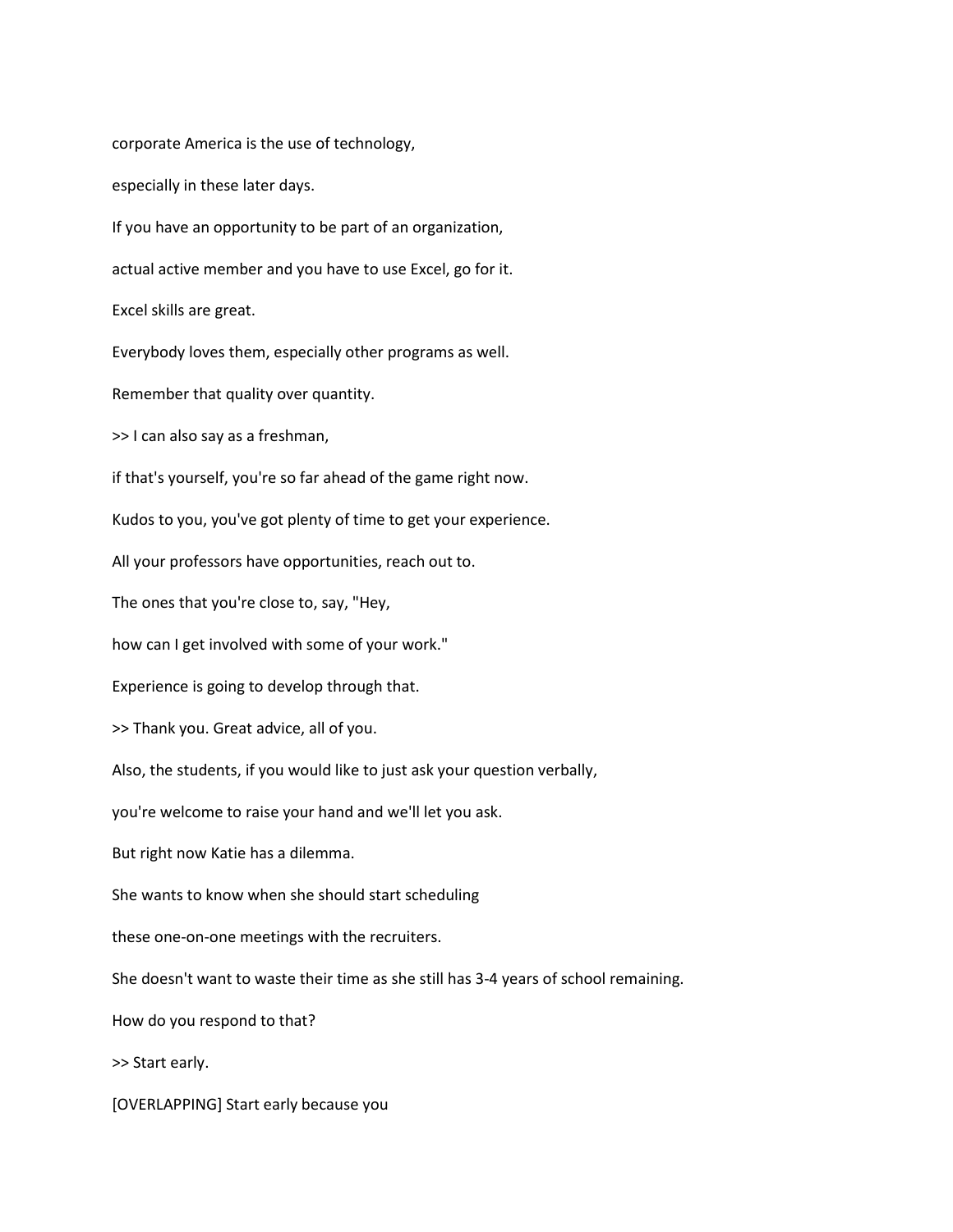may start a connection now that will lead to something long-term.

That's what networking is all about.

It is never too early.

You could be a freshman, you could be a 5th year I don't care, start early.

That is the time you will never waste

the recruiters' time by meeting with them and creating a connection.

Start today.

>> Yeah and I also think if a recruiter tells you that

you're wasting their time or make you feel like you're wasting their time,

then you probably don't want to work for that organization anyway so value-added also.

>> Ask what they're looking for and that way you can put together

a plan and strategy to get to where you want to go.

>> Fabulous. Tyler is asking,

what's something that you regret doing or

not doing while searching for a job or an internship?

>> I think Victorya nailed it.

I really wanted this job at Stryker,

I don't know if you guys know Stryker and I was interviewing for it,

and I really wanted this job.

It sounded awesome, it was in California,

I had to leave Idaho.

When they asked me, I mean,

Victorya you literally said this,

what do you want to do when you graduate?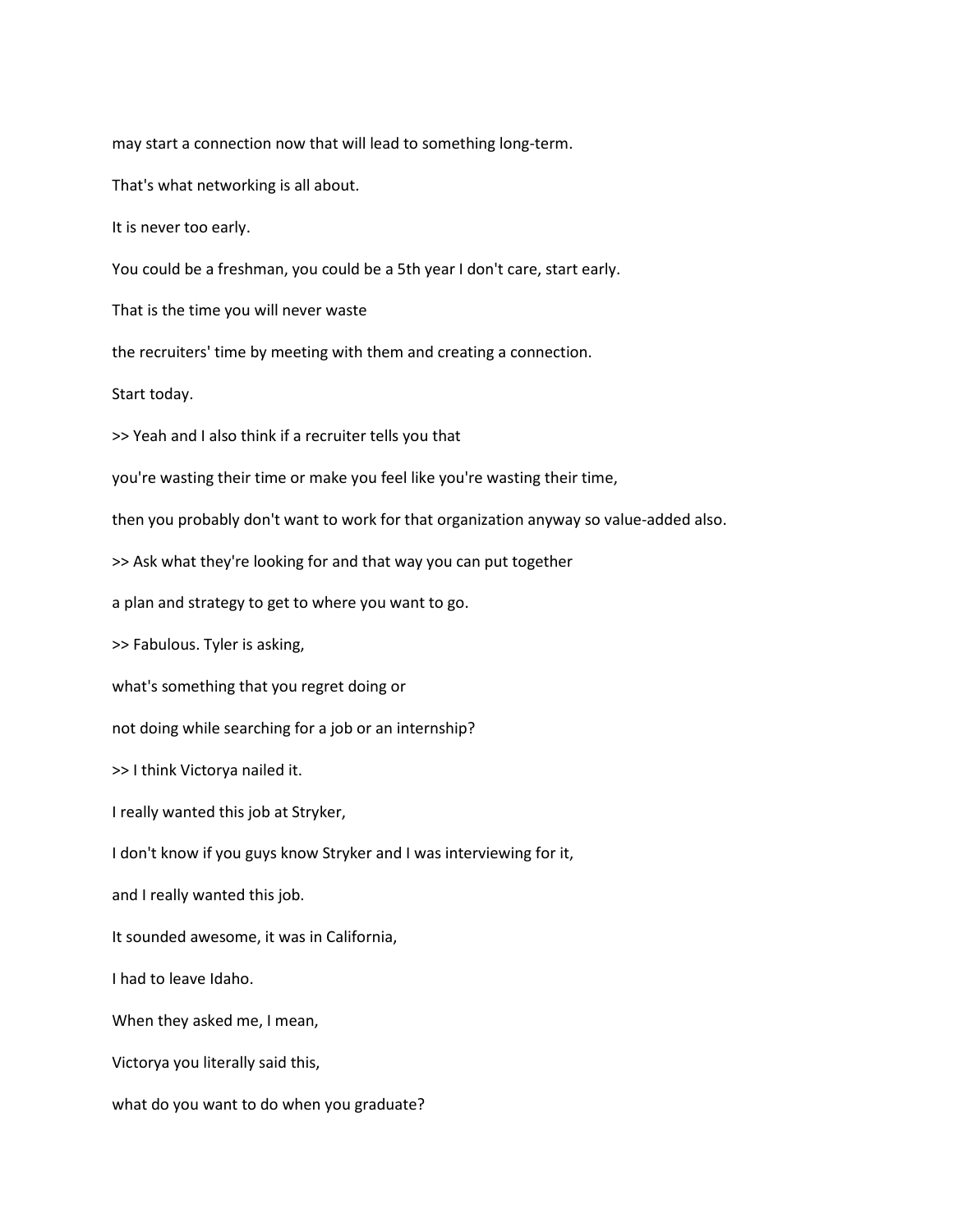I want to copy in broadcast journalism. Of course, I didn't get that job, no wonder, I'm literally interviewing to work for them and I said I want to go do something completely different. Know who you're talking, to, know your audience, and maybe you don't know what you want to do and say like, "I'm not quite sure yet, but really I'm excited about this opportunity and I want to pursue it further.". >> Yeah, I agree. I also think just not asking questions that portray interest. When I think about maybe early interviews that I did and they said do you have questions for me and I say no. That doesn't really show what kind of interest. Think through what you're going to ask about company, look at their website, look at what they're working on, looking at what's important to that company and have a really great question because that can be the high level of interest. >> Alex asked, what is the biggest strength you look for as an employer and how can we portray our strength to the best of our abilities in such a virtual setting? >> I'd say every company is looking for the next leader. So leadership, how you've developed that, I've sold myself and I like this skill as a servant leader, how do you serve others as a leader?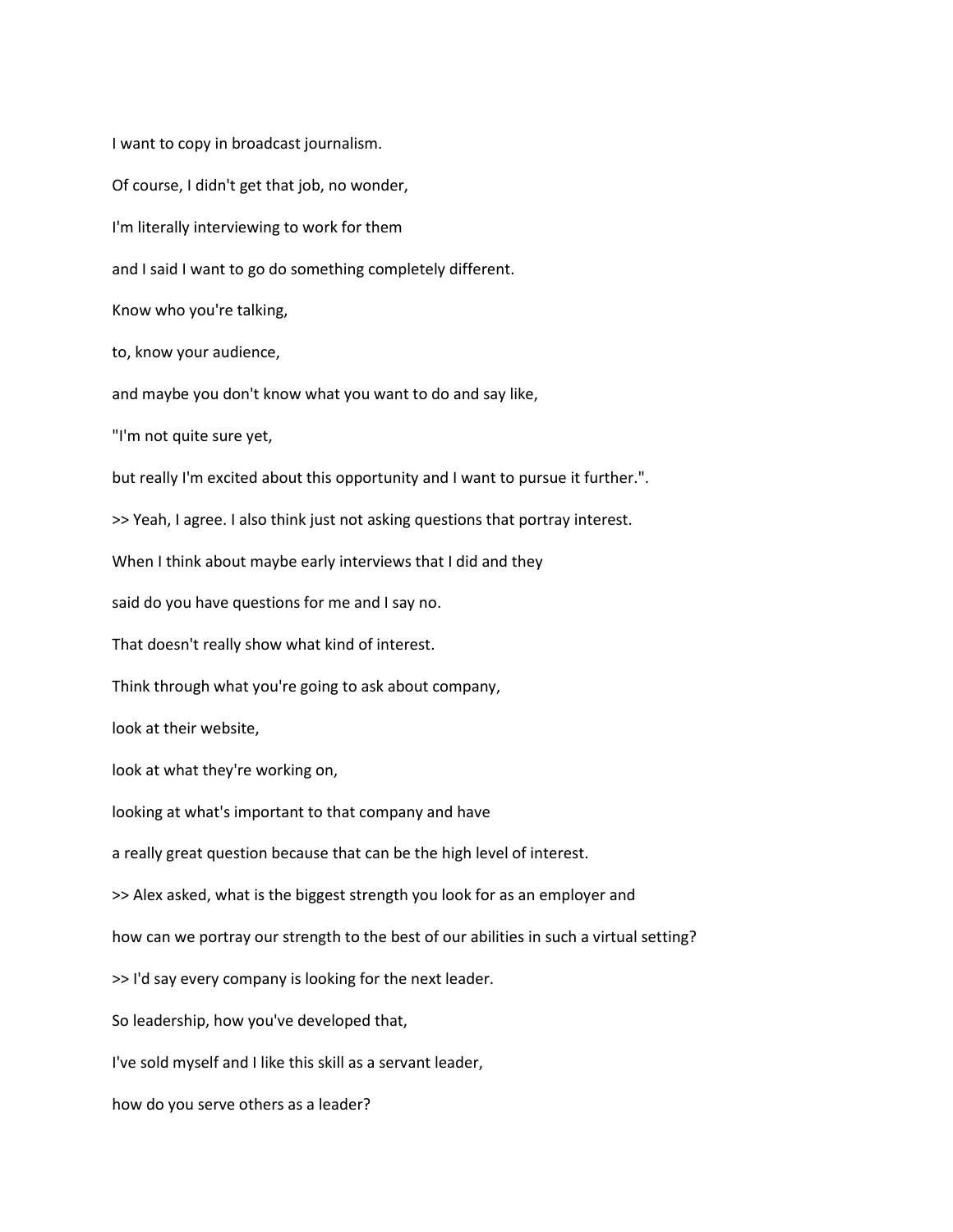What do you do to better a team? What ideas do you come up with? How do you always develop those around you? So that's a great skill to have. >> I agree. I think we've talked a lot about, even in addition to leadership or ties in as just being yourself and being that your authentic true self and coming across in a genuine way and really sharing what's important to you and what you want in life, but then also in terms of communication skills, and we've talked a lot about high-energy and being positive and whatnot, but I think overall too, I really look for those hard workers. I think when you can really share concrete evidence or details on how you may have worked hard. Maybe it was a job while you're going to school, maybe there's something outside the school, maybe it's something family related, whatever it is just to show that you're going to be a hard worker and you have that motivation or self-determination to grow and better yourself and develop even if it is a new industry or whatnot, I think those are all qualities that we all look for. >> Yeah, I love that.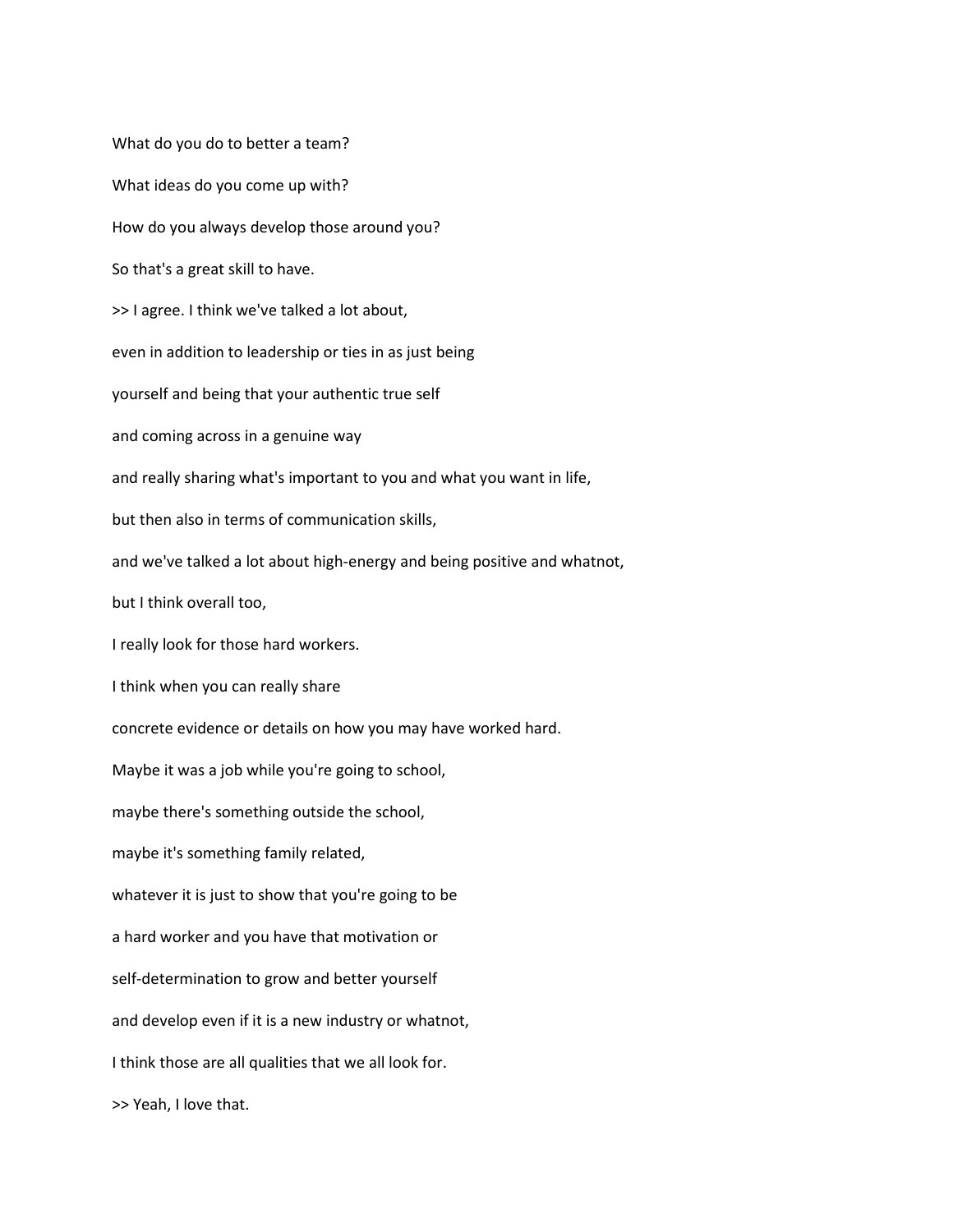I think Michael touched on it earlier, but hard skills are teachable. I can teach you everything you need to know about a store, those are all teachable things. What I can't teach you is how to lead, engage and inspire a really diverse workforce, which would be the position you'd be going in to a Target, and so those soft skills are what we look for as a company. I think too, one of the things that I see a lot of students shy away from is their failures, so learning how to talk about how you pick yourself back up and learned and grew from the things that you did wrong, I think is a really important skill to be able to show and show the level of resilience that I know Target looks for and certain that all the other employers look for it, but that ability to not take failure as, oh, well, I guess I got to pack it in, like you show that ability to have grace and failure and to then make a plan from it. >> I agree. Our next question is from Emily, and it says, what are some questions that you as recruiters like to be asked during 10-minute sessions/interviews. >> I really enjoy questions at prove you've done research. Victorya, I think you were saying it earlier, and not just to do a little bit of research like, oh, I hear the culture and Gallo is great.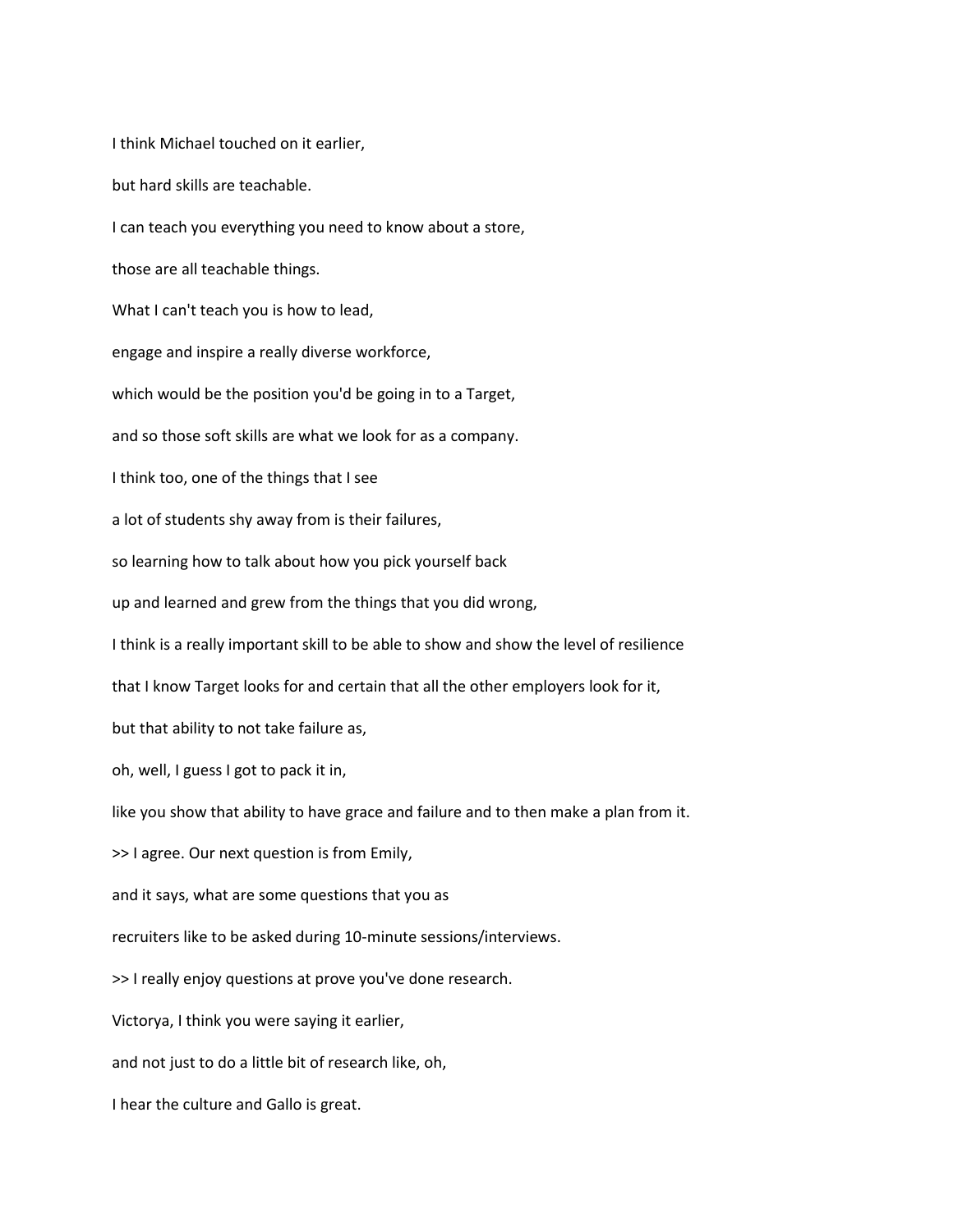You could do a two-minute Instagram search or Google search like you're actually standing in line at a career fair, you know you've got a couple minutes, pull out your phone, do a little research, and instead of saying, "Tell me about the culture at Gallo," you can say, after two minutes research, "Marnie, I thought that innovation was a core pillar of Gallo's values, can you tell me how that relates to what you do every day?" It goes from a good question to a wow question, like she did her research, she's clearly interested in what we're interested in, wow. So not just questions to show your interests, absolutely you want to show your interested, but questions that shows you've done your research and are interested in pursuing further about what the company is about too. Those are the yes, sign me up questions. >> Does anyone want to add onto that? I know Marnie did a pretty thorough job, but just want to open that up. >> I totally agree, I think just, and then expressing that you understand the scope of the role that you're interviewing for. So questions that point to the actual role that you're interviewing for.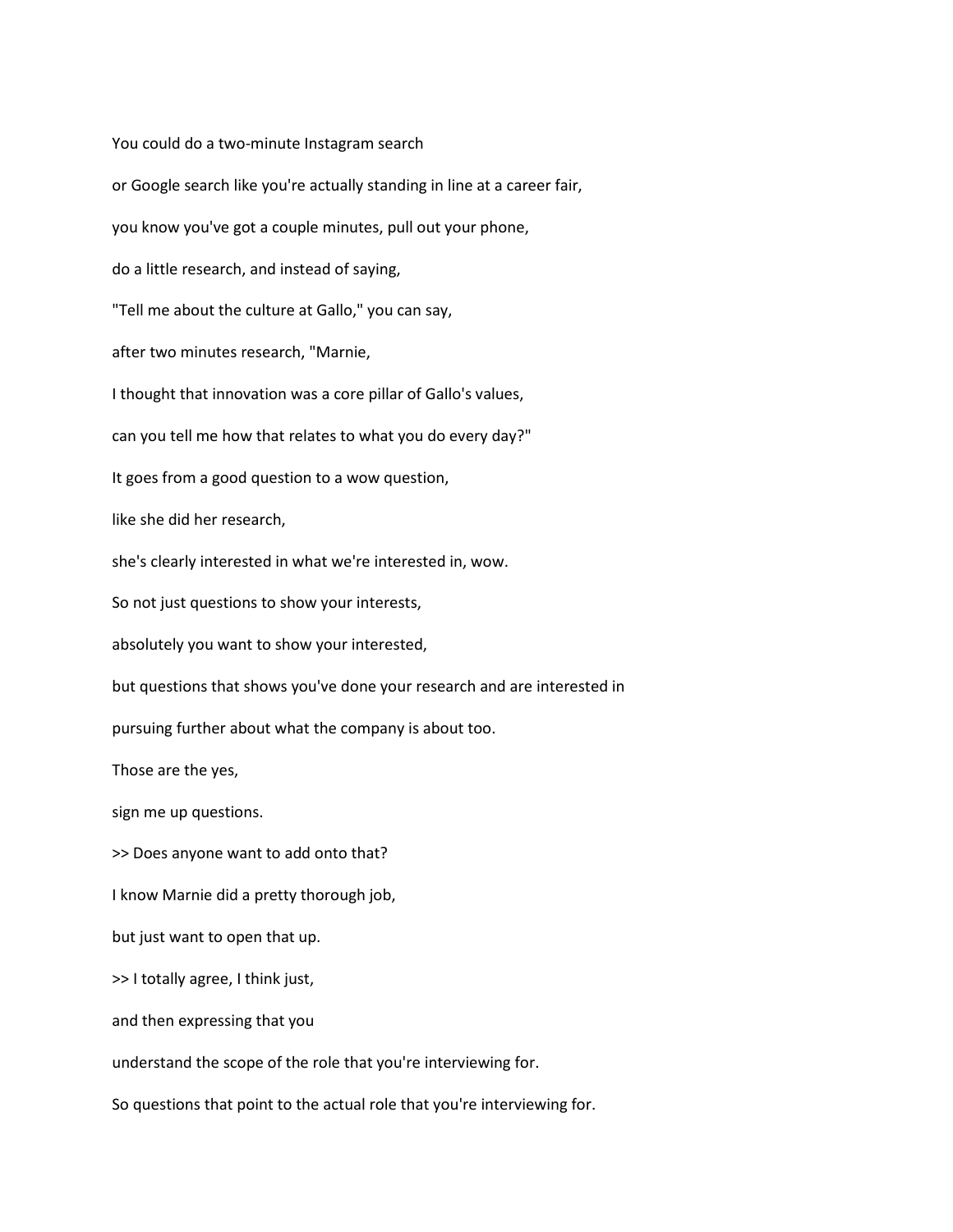For example, I had someone who was interviewing for a source leadership role that asked me about marketing campaign. It's probably not super relevant to the job that you're doing, and so really showing that high level of interest in not only the company, but also the specific position that you're interviewing for. >> I think in the past, we've had candidates in-person too, I've shattered interviews where my VP of sales or director of sales is telling a candidate like, hey, put your notepad away, I want to hear from you what you generally want to know, what questions you actually have for me in this moment, but I think both Victorya and Marnie make a very good point of adding that wow factor in terms of actually doing your research and not just any other question you could ask anyone per se. >> Our last question is from Alex. He said, what was the largest thing that surprised you in terms of expectations from being a student to your first or even first few years of being employed? >> Maybe it's something you should expect, everything's a group project. So those are things you may be shy away from in school, but you really should embrace them, that's going to be life,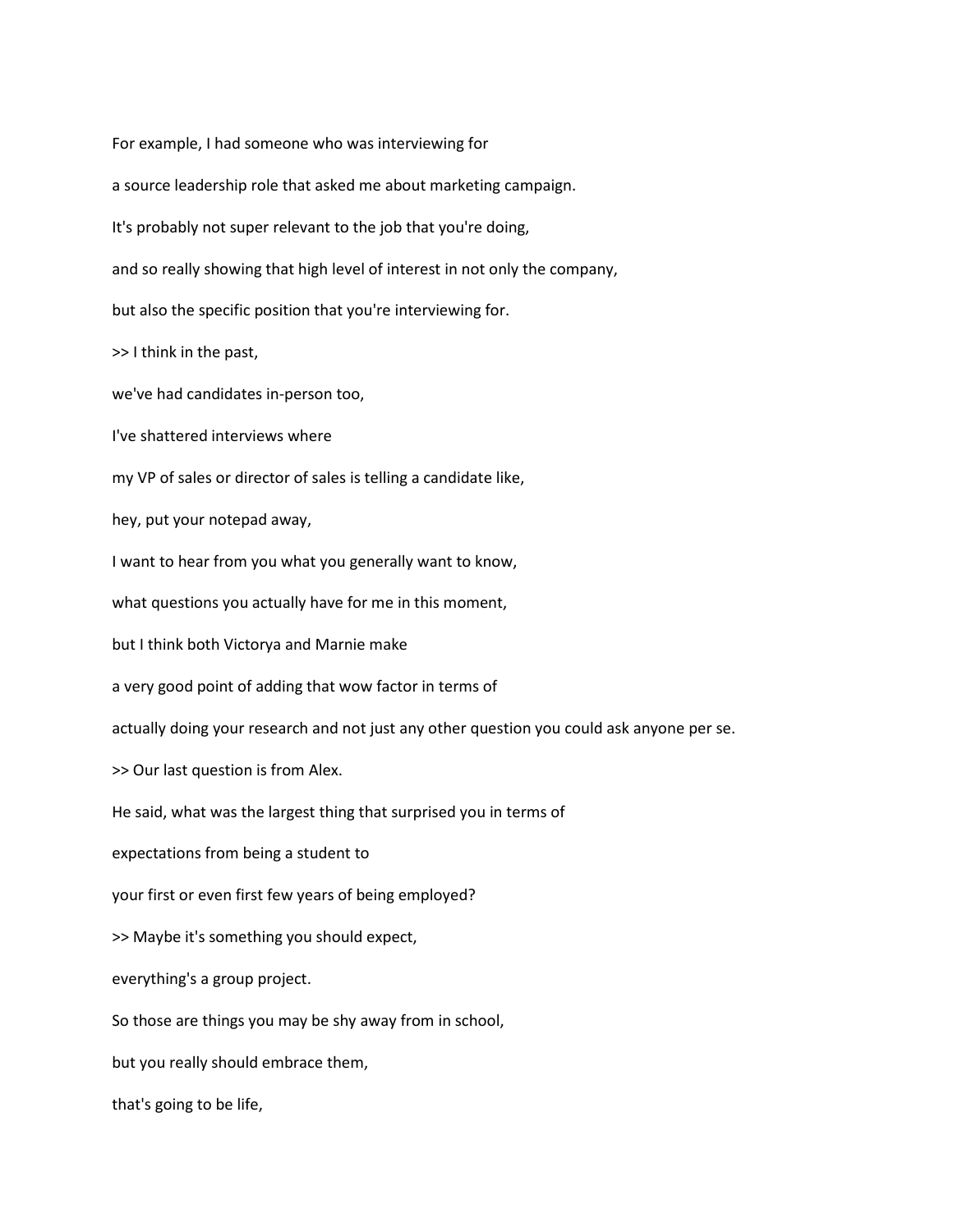that's going to be every work-place, environment.

Every initiative you take on,

you're going to need help and you're going to need to organize something.

So it shouldn't be surprising,

but definitely something you have to get used to or embrace.

>> I would say not understanding or utilizing my resources at the university,

whether it was virtual or in person,

not taking advantage of the career center and

looking over my resume or doing a mock interview.

I definitely didn't use all the resources to my advantage,

and right up, you guys,

you pay for it, use it.

You are literally paying to go to school,

use these resources, and then summer break,

I really miss it. [LAUGHTER]

>> [OVERLAPPING] One thing that surprised me I guess,

coming into the role was,

I think how prepared I was and how much the things that I was doing in

terms of like club and school activities really translated to the role that I was doing.

I think I was surprised by that,

and like Marnie said,

no summer break, school,

enjoy that because work can be really long,

and then just some of the greediness at that you have to have when